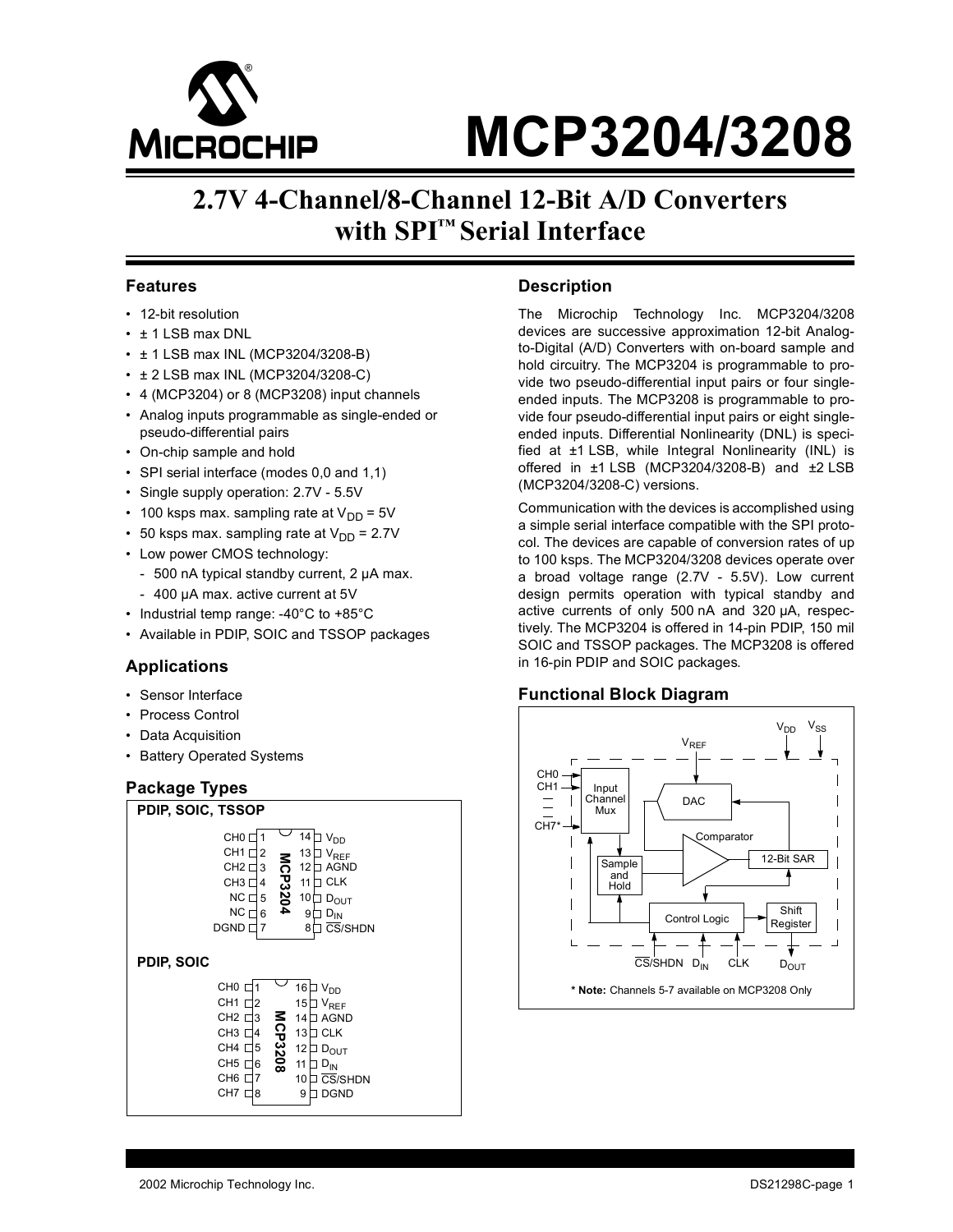## **1.0 ELECTRICAL CHARACTERISTICS**

#### **Absolute Maximum Ratings\***

| Ambient temp. with power applied -65°C to +125°C   |  |
|----------------------------------------------------|--|
| Soldering temperature of leads (10 seconds) +300°C |  |
|                                                    |  |

\***Notice:** Stresses above those listed under "Maximum Ratings" may cause permanent damage to the device. This is a stress rating only and functional operation of the device at those or any other conditions above those indicated in the operation listings of this specification is not implied. Exposure to maximum rating conditions for extended periods may affect device reliability.

## **PIN FUNCTION TABLE**

| <b>Name</b>                      | <b>Function</b>            |
|----------------------------------|----------------------------|
| $V_{DD}$                         | +2.7V to 5.5V Power Supply |
| <b>DGND</b>                      | Digital Ground             |
| <b>AGND</b>                      | Analog Ground              |
| CH <sub>0</sub> -CH <sub>7</sub> | Analog Inputs              |
| <b>CLK</b>                       | Serial Clock               |
| $D_{IN}$                         | Serial Data In             |
| $\nu_{\mathsf{OUT}}$             | Serial Data Out            |
| <b>CS/SHDN</b>                   | Chip Select/Shutdown Input |
| RFF                              | Reference Voltage Input    |

#### **ELECTRICAL SPECIFICATIONS**

| <b>Electrical Characteristics:</b> Unless otherwise noted, all parameters apply at $V_{DD}$ = 5V, $V_{SS}$ = 0V, $V_{REF}$ = 5V, |  |
|----------------------------------------------------------------------------------------------------------------------------------|--|
| $T_{AMB}$ = -40°C to +85°C, f <sub>SAMPLE</sub> = 100 ksps and f <sub>CLK</sub> = 20 <sup>*</sup> f <sub>SAMPLE</sub>            |  |

| <b>Parameters</b>                         | Sym                 | Min  | Typ           | Max                  | <b>Units</b>    | <b>Conditions</b>                                      |
|-------------------------------------------|---------------------|------|---------------|----------------------|-----------------|--------------------------------------------------------|
| <b>Conversion Rate</b>                    |                     |      |               |                      |                 |                                                        |
| <b>Conversion Time</b>                    | t <sub>CONV</sub>   |      |               | 12                   | clock<br>cycles |                                                        |
| Analog Input Sample Time                  | t <sub>SAMPLE</sub> |      | 1.5           |                      | clock<br>cycles |                                                        |
| <b>Throughput Rate</b>                    | <sup>t</sup> SAMPLE |      |               | 100<br>50            | ksps<br>ksps    | $V_{DD}$ = $V_{REF}$ = 5V<br>$V_{DD} = V_{REF} = 2.7V$ |
| <b>DC Accuracy</b>                        |                     |      |               |                      |                 |                                                        |
| Resolution                                |                     |      | 12            |                      | bits            |                                                        |
| <b>Integral Nonlinearity</b>              | <b>INL</b>          |      | ±0.75<br>±1.0 | ±1<br>±2             | <b>LSB</b>      | MCP3204/3208-B<br>MCP3204/3208-C                       |
| Differential Nonlinearity                 | <b>DNL</b>          |      | ±0.5          | ±1                   | <b>LSB</b>      | No missing codes<br>over-temperature                   |
| <b>Offset Error</b>                       |                     |      | ±1.25         | ±3                   | <b>LSB</b>      |                                                        |
| <b>Gain Error</b>                         |                     |      | ±1.25         | ±5                   | <b>LSB</b>      |                                                        |
| <b>Dynamic Performance</b>                |                     |      |               |                      |                 |                                                        |
| <b>Total Harmonic Distortion</b>          |                     |      | $-82$         |                      | dB              | $V_{1N}$ = 0.1V to 4.9V@1 kHz                          |
| Signal to Noise and Distortion<br>(SINAD) |                     |      | 72            |                      | dB              | $V_{1N}$ = 0.1V to 4.9V@1 kHz                          |
| Spurious Free Dynamic<br>Range            |                     |      | 86            |                      | dB              | $V_{1N}$ = 0.1V to 4.9V@1 kHz                          |
| <b>Reference Input</b>                    |                     |      |               |                      |                 |                                                        |
| Voltage Range                             |                     | 0.25 |               | $V_{D\underline{D}}$ | V               | Note 2                                                 |
| <b>Current Drain</b>                      |                     |      | 100<br>0.001  | 150<br>3.0           | μA<br>μA        | $\overline{CS}$ = V <sub>DD</sub> = 5V                 |

<span id="page-1-2"></span><span id="page-1-1"></span><span id="page-1-0"></span>**Note 1:** This parameter is established by characterization and not 100% tested.

**2:** See graphs that relate linearity performance to  $V_{REF}$  levels.

**3:** Because the sample cap will eventually lose charge, effective clock rates below 10 kHz can affect linearity performance, particularly at elevated temperatures. See [Section 6.2](#page-17-0), "Maintaining Minimum Clock Speed", for more information.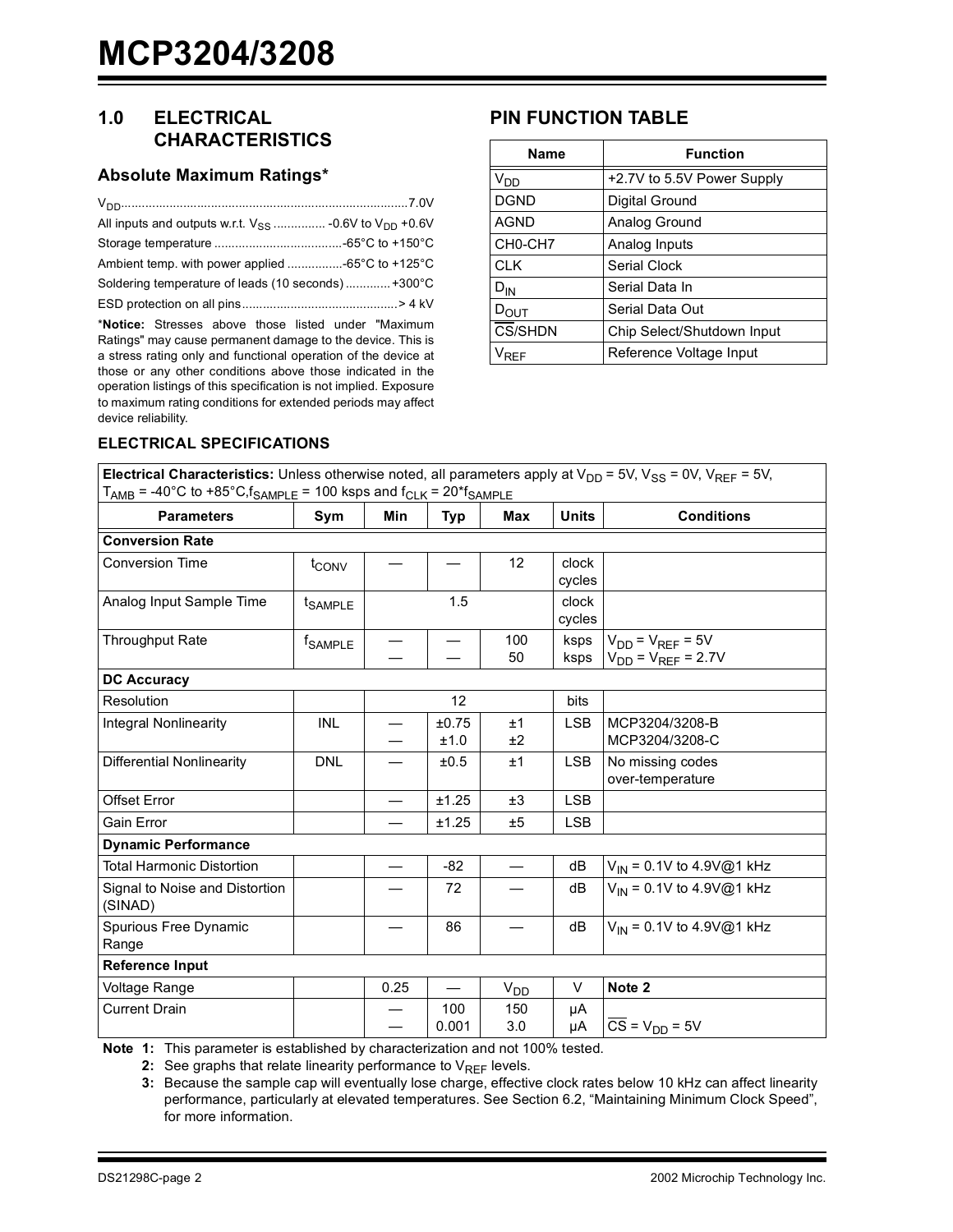#### **ELECTRICAL SPECIFICATIONS (CONTINUED)**

| Electrical Characteristics: Unless otherwise noted, all parameters apply at $V_{DD}$ = 5V, $V_{SS}$ = 0V, $V_{REF}$ = 5V,<br>$T_{\text{AMB}}$ = -40°C to +85°C, $f_{\text{SAMPLE}}$ = 100 ksps and $f_{\text{CLK}}$ = 20* $f_{\text{SAMPLE}}$ |                         |                     |                        |                     |              |                                                                                             |  |
|-----------------------------------------------------------------------------------------------------------------------------------------------------------------------------------------------------------------------------------------------|-------------------------|---------------------|------------------------|---------------------|--------------|---------------------------------------------------------------------------------------------|--|
| <b>Parameters</b>                                                                                                                                                                                                                             | Sym                     | Min                 | <b>Typ</b>             | Max                 | <b>Units</b> | <b>Conditions</b>                                                                           |  |
| <b>Analog Inputs</b>                                                                                                                                                                                                                          |                         |                     |                        |                     |              |                                                                                             |  |
| Input Voltage Range for CH0-<br>CH7 in Single-Ended Mode                                                                                                                                                                                      |                         | $V_{SS}$            |                        | $V_{REF}$           | V            |                                                                                             |  |
| Input Voltage Range for IN+ in<br>pseudo-differential Mode                                                                                                                                                                                    |                         | IN-                 |                        | $V_{REF}$ +IN-      |              |                                                                                             |  |
| Input Voltage Range for IN- in<br>pseudo-differential Mode                                                                                                                                                                                    |                         | $V_{SS}$ -100       |                        | $V_{SS}$ +100       | mV           |                                                                                             |  |
| Leakage Current                                                                                                                                                                                                                               |                         |                     | 0.001                  | ±1                  | μA           |                                                                                             |  |
| Switch Resistance                                                                                                                                                                                                                             |                         |                     | 1000                   |                     | Ω            | See Figure 4-1                                                                              |  |
| Sample Capacitor                                                                                                                                                                                                                              |                         |                     | 20                     |                     | рF           | See Figure 4-1                                                                              |  |
| <b>Digital Input/Output</b>                                                                                                                                                                                                                   |                         |                     |                        |                     |              |                                                                                             |  |
| Data Coding Format                                                                                                                                                                                                                            |                         |                     | <b>Straight Binary</b> |                     |              |                                                                                             |  |
| High Level Input Voltage                                                                                                                                                                                                                      | $V_{\text{IH}}$         | 0.7 V <sub>DD</sub> |                        |                     | V            |                                                                                             |  |
| Low Level Input Voltage                                                                                                                                                                                                                       | $V_{IL}$                |                     |                        | 0.3 V <sub>DD</sub> | V            |                                                                                             |  |
| High Level Output Voltage                                                                                                                                                                                                                     | $V_{O\underline{H}}$    | 4.1                 |                        |                     | V            | $I_{OH}$ = -1 mA, $V_{DD}$ = 4.5V                                                           |  |
| Low Level Output Voltage                                                                                                                                                                                                                      | $V_{OL}$                |                     |                        | 0.4                 | V            | $I_{OL}$ = 1 mA, $V_{DD}$ = 4.5V                                                            |  |
| Input Leakage Current                                                                                                                                                                                                                         | ŀц                      | -10                 | —                      | 10                  | μA           | $V_{IN}$ = $V_{SS}$ or $V_{DD}$                                                             |  |
| Output Leakage Current                                                                                                                                                                                                                        | $I_{LO}$                | $-10$               |                        | 10                  | μA           | $V_{OUIT} = V_{SS}$ or $V_{DD}$                                                             |  |
| Pin Capacitance<br>(All Inputs/Outputs)                                                                                                                                                                                                       | $C_{IN}$ , $C_{OUT}$    |                     |                        | 10                  | рF           | $V_{DD} = 5.0V$ (Note 1)<br>$T_{\text{AMB}}$ = 25°C, f = 1 MHz                              |  |
| <b>Timing Parameters</b>                                                                                                                                                                                                                      |                         |                     |                        |                     |              |                                                                                             |  |
| <b>Clock Frequency</b>                                                                                                                                                                                                                        | $f_{\sf CLK}$           |                     |                        | 2.0<br>1.0          | MHz<br>MHz   | $V_{DD}$ = 5V (Note 3)<br>$V_{DD} = 2.7V$ (Note 3)                                          |  |
| Clock High Time                                                                                                                                                                                                                               | t <sub>НІ</sub>         | 250                 |                        |                     | ns           |                                                                                             |  |
| Clock Low Time                                                                                                                                                                                                                                | $t_{LO}$                | 250                 |                        |                     | ns           |                                                                                             |  |
| CS Fall To First Rising CLK<br>Edge                                                                                                                                                                                                           | t <sub>sucs</sub>       | 100                 | —                      | —                   | ns           |                                                                                             |  |
| Data Input Setup Time                                                                                                                                                                                                                         | $t_{\text{SU}}$         |                     | —                      | 50                  | ns           |                                                                                             |  |
| Data Input Hold Time                                                                                                                                                                                                                          | $t_{HD}$                |                     |                        | 50                  | ns           |                                                                                             |  |
| CLK Fall To Output Data Valid                                                                                                                                                                                                                 | $t_{DO}$                |                     |                        | 200                 | ns           | See Figures 1-2 and 1-3                                                                     |  |
| CLK Fall To Output Enable                                                                                                                                                                                                                     | $t_{EN}$                |                     |                        | 200                 | ns           | See Figures 1-2 and 1-3                                                                     |  |
| CS Rise To Output Disable                                                                                                                                                                                                                     | $t_{DIS}$               |                     |                        | 100                 | ns           | See Figures 1-2 and 1-3                                                                     |  |
| CS Disable Time                                                                                                                                                                                                                               | $t_{\mathsf{CSH}}$      | 500                 |                        |                     | ns           |                                                                                             |  |
| $D_{\text{OUT}}$ Rise Time                                                                                                                                                                                                                    | $t_{\mathsf{R}}$        |                     |                        | 100                 | ns           | See Figures 1-2 and 1-3 (Note 1)                                                            |  |
| D <sub>OUT</sub> Fall Time                                                                                                                                                                                                                    | t <sub>F</sub>          |                     |                        | 100                 | ns           | See Figures 1-2 and 1-3 (Note 1)                                                            |  |
| <b>Power Requirements</b>                                                                                                                                                                                                                     |                         |                     |                        |                     |              |                                                                                             |  |
| <b>Operating Voltage</b>                                                                                                                                                                                                                      | $V_{DD}$                | 2.7                 | $\qquad \qquad$        | 5.5                 | V            |                                                                                             |  |
| <b>Operating Current</b>                                                                                                                                                                                                                      | <b>I</b> <sub>DD</sub>  |                     | 320<br>225             | 400                 | μA           | $V_{DD} = V_{REF} = 5V$ , $D_{OUT}$ unloaded<br>$V_{DD} = V_{REF} = 2.7V, D_{OUT}$ unloaded |  |
| <b>Standby Current</b>                                                                                                                                                                                                                        | <b>I</b> <sub>DDS</sub> |                     | 0.5                    | 2.0                 | μA           | $CS = V_{DD} = 5.0V$                                                                        |  |

**Note 1:** This parameter is established by characterization and not 100% tested.

**2:** See graphs that relate linearity performance to  $V_{REF}$  levels.

**3:** Because the sample cap will eventually lose charge, effective clock rates below 10 kHz can affect linearity performance, particularly at elevated temperatures. See Section 6.2, "Maintaining Minimum Clock Speed", for more information.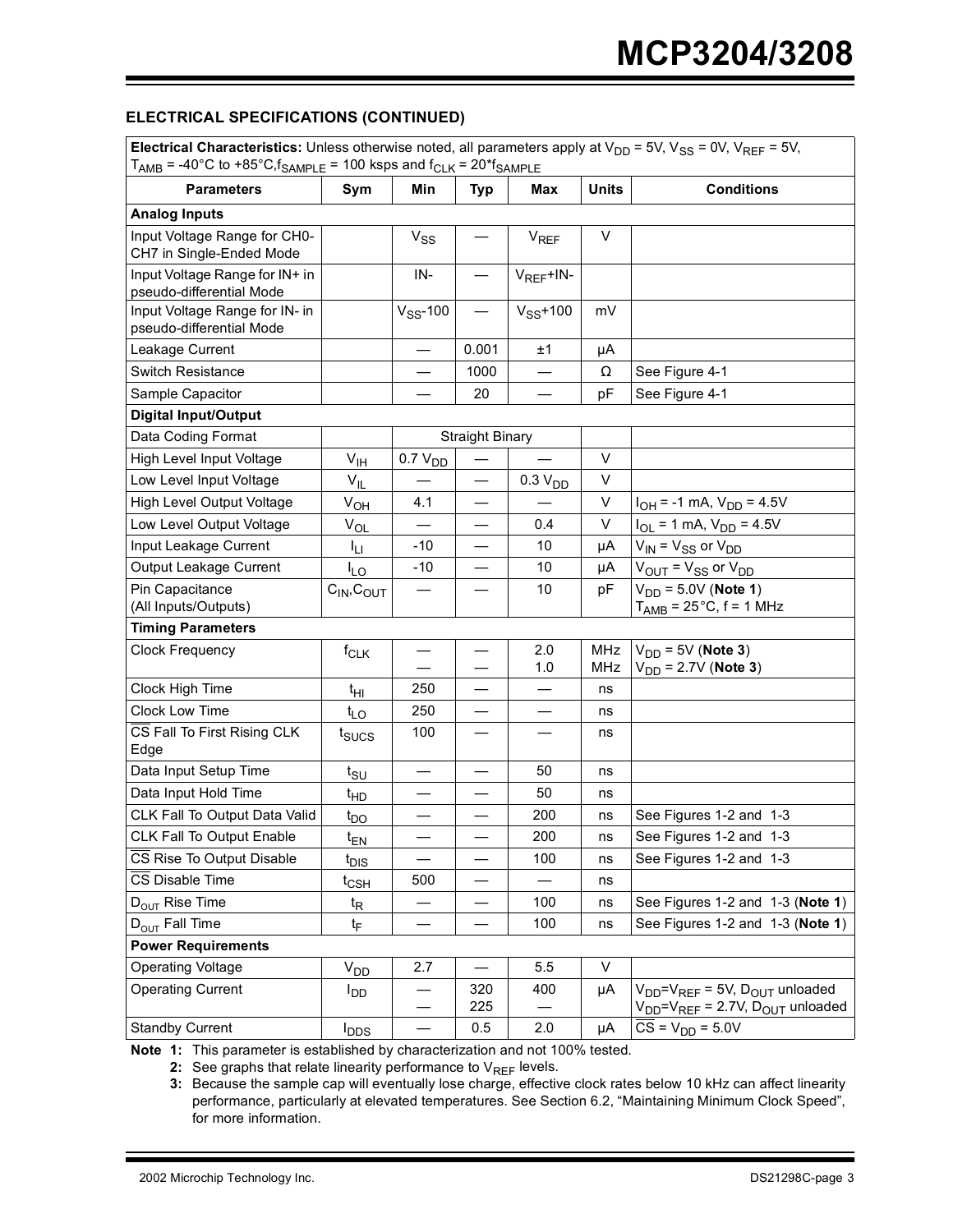#### **ELECTRICAL SPECIFICATIONS (CONTINUED)**

| Electrical Characteristics: Unless otherwise noted, all parameters apply at $V_{DD}$ = 5V, $V_{SS}$ = 0V, $V_{REF}$ = 5V,<br>$T_{AMB}$ = -40°C to +85°C, $f_{SAMPLE}$ = 100 ksps and $f_{CLK}$ = 20* $f_{SAMPLE}$ |               |     |     |        |                |                   |  |  |  |
|-------------------------------------------------------------------------------------------------------------------------------------------------------------------------------------------------------------------|---------------|-----|-----|--------|----------------|-------------------|--|--|--|
| <b>Parameters</b>                                                                                                                                                                                                 | Sym           | Min | Typ | Max    | <b>Units</b>   | <b>Conditions</b> |  |  |  |
| <b>Temperature Ranges</b>                                                                                                                                                                                         |               |     |     |        |                |                   |  |  |  |
| Specified Temperature Range                                                                                                                                                                                       | $T_A$         | -40 |     | $+85$  | $^{\circ}$ C   |                   |  |  |  |
| Operating Temperature<br>Range                                                                                                                                                                                    | $T_A$         | -40 |     | +85    | °C             |                   |  |  |  |
| Storage Temperature Range                                                                                                                                                                                         | $T_A$         | -65 |     | $+150$ | °C             |                   |  |  |  |
| <b>Thermal Package Resistance</b>                                                                                                                                                                                 |               |     |     |        |                |                   |  |  |  |
| Thermal Resistance,<br>14L-PDIP                                                                                                                                                                                   | $\theta_{JA}$ |     | 70  |        | °C/W           |                   |  |  |  |
| Thermal Resistance,<br>14L-SOIC                                                                                                                                                                                   | $\theta_{JA}$ |     | 108 |        | °C/W           |                   |  |  |  |
| Thermal Resistance,<br>14L-TSSOP                                                                                                                                                                                  | $\theta_{JA}$ |     | 100 |        | °C/W           |                   |  |  |  |
| Thermal Resistance,<br>16L-PDIP                                                                                                                                                                                   | $\theta_{JA}$ |     | 70  |        | $^{\circ}$ C/W |                   |  |  |  |
| Thermal Resistance,<br>16L-SOIC                                                                                                                                                                                   | $\theta_{JA}$ |     | 90  |        | °C/W           |                   |  |  |  |

**Note 1:** This parameter is established by characterization and not 100% tested.

**2:** See graphs that relate linearity performance to  $V_{REF}$  levels.

**3:** Because the sample cap will eventually lose charge, effective clock rates below 10 kHz can affect linearity performance, particularly at elevated temperatures. See Section 6.2, "Maintaining Minimum Clock Speed", for more information.



*FIGURE 1-1: Serial Interface Timing.*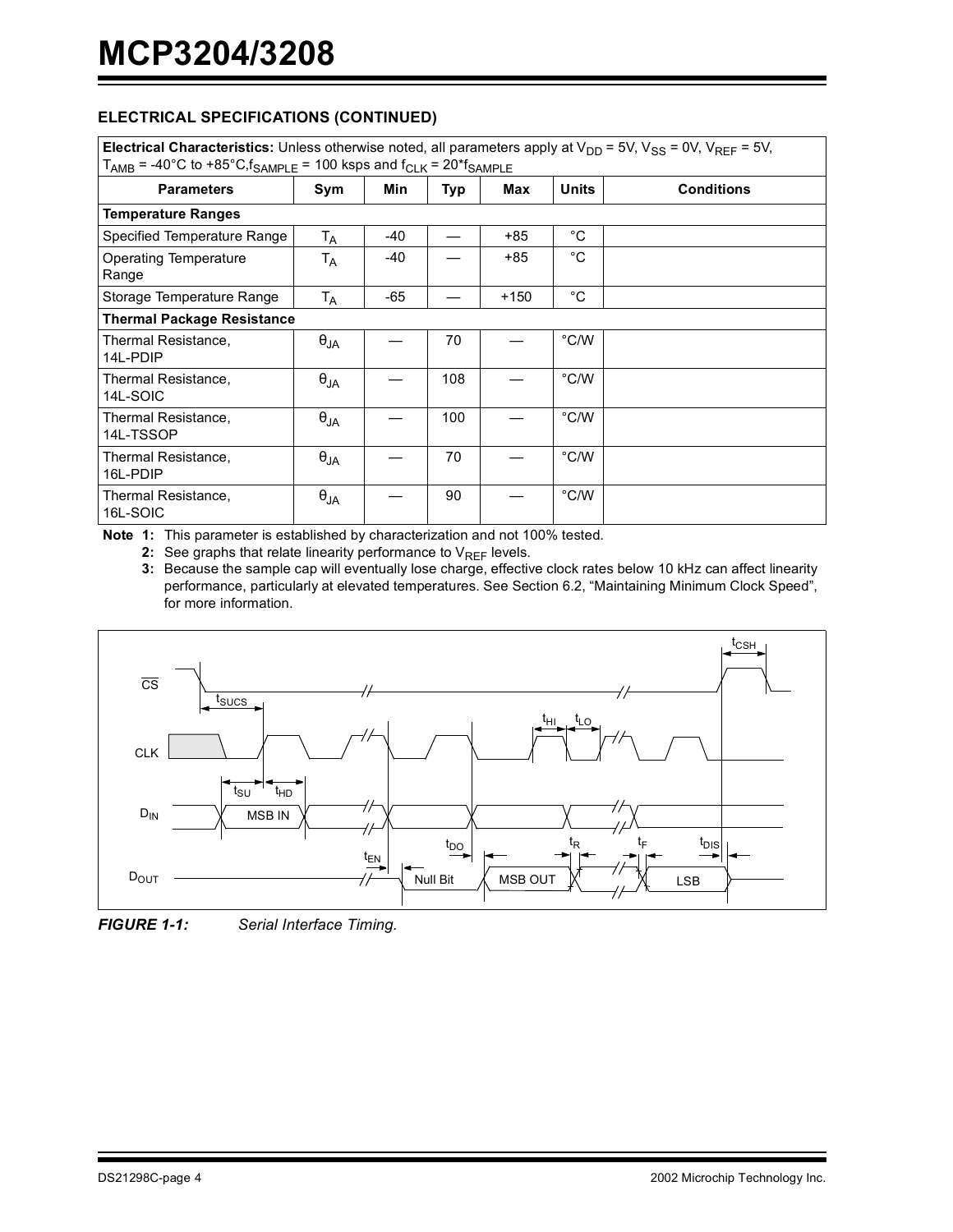<span id="page-4-0"></span>

<span id="page-4-1"></span>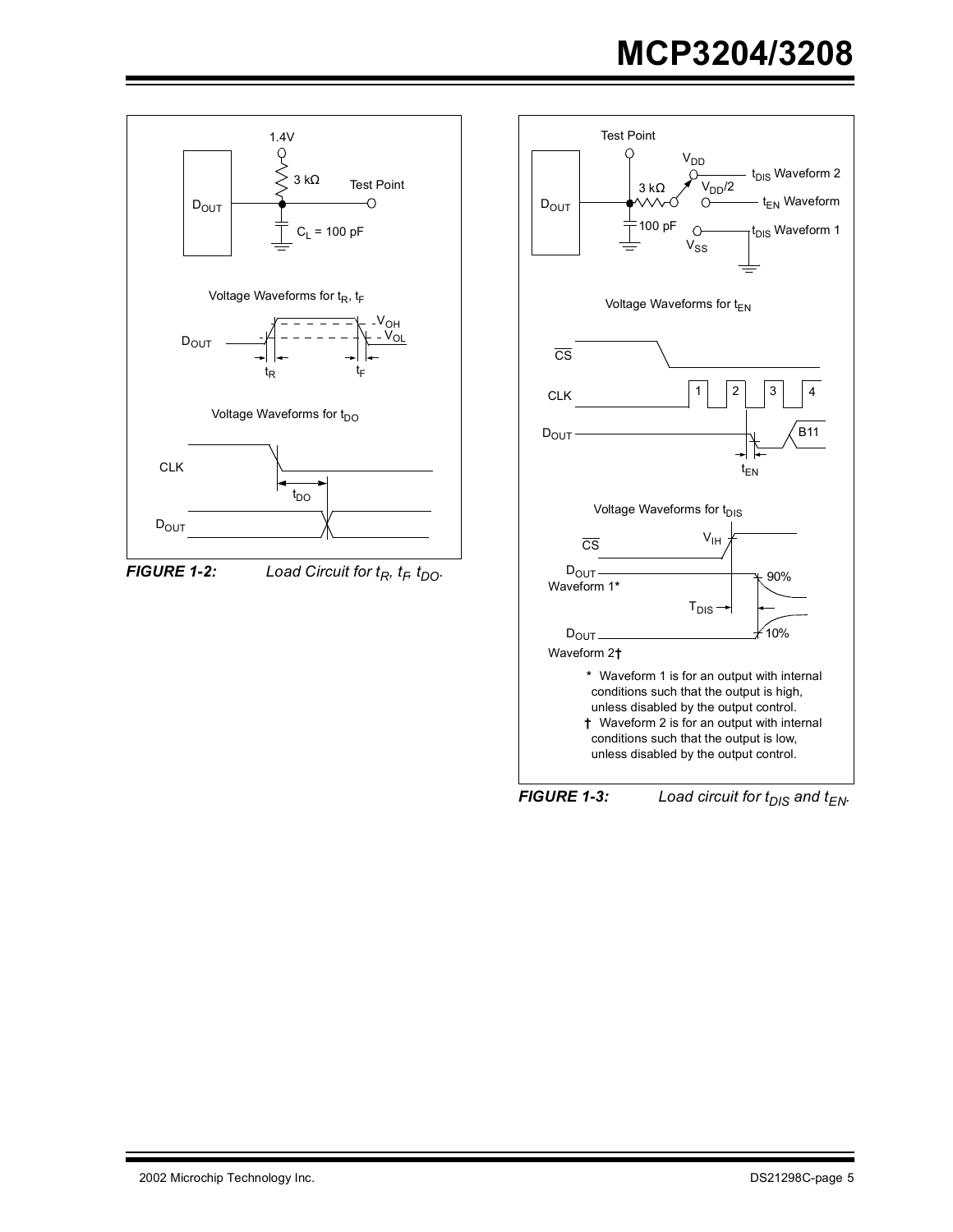## **2.0 TYPICAL PERFORMANCE CHARACTERISTICS**

**Note:** The graphs and tables provided following this note are a statistical summary based on a limited number of samples and are provided for informational purposes only. The performance characteristics listed herein are not tested or guaranteed. In some graphs or tables, the data presented may be outside the specified operating range (e.g., outside specified power supply range) and therefore outside the warranted range.



*FIGURE 2-1: Integral Nonlinearity (INL) vs. Sample Rate.*



*FIGURE 2-2: Integral Nonlinearity (INL) vs. VREF.*



*FIGURE 2-3: Integral Nonlinearity (INL) vs. Code (Representative Part).*



*FIGURE 2-4: Integral Nonlinearity (INL) vs. Sample Rate (* $V_{DD}$  *= 2.7V).* 



*FIGURE 2-5: Integral Nonlinearity (INL) vs.*  $V_{REF}$  ( $V_{DD}$  = 2.7V).



*FIGURE 2-6: Integral Nonlinearity (INL) vs. Code (Representative Part, V<sub>DD</sub> = 2.7V).*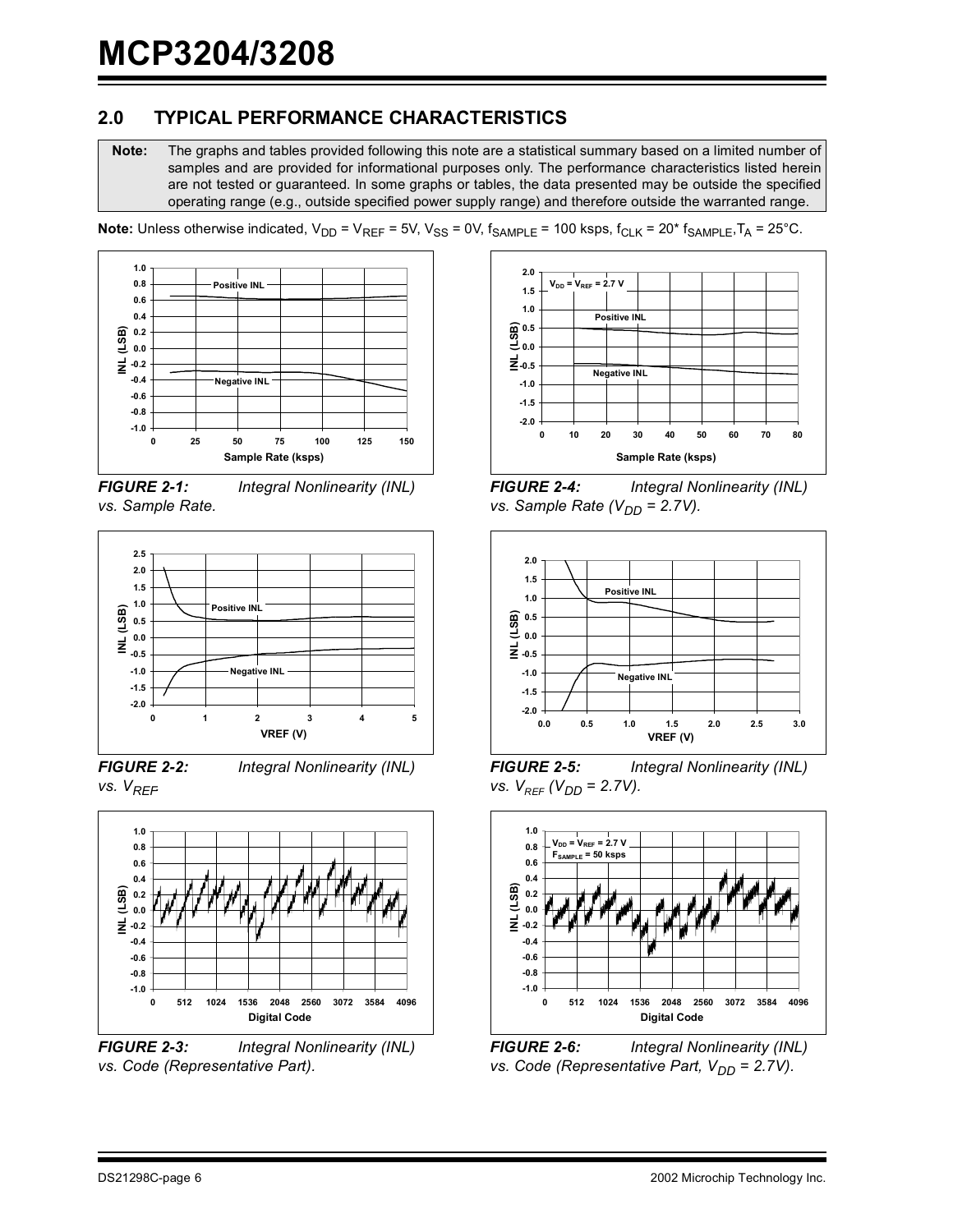

*FIGURE 2-7: Integral Nonlinearity (INL) vs. Temperature.*



*FIGURE 2-8: Differential Nonlinearity (DNL) vs. Sample Rate.*



*FIGURE 2-9: Differential Nonlinearity (DNL) vs.*  $V_{REF}$ 



*FIGURE 2-10: Integral Nonlinearity (INL) vs. Temperature (V<sub>DD</sub> = 2.7V).* 



*FIGURE 2-11: Differential Nonlinearity (DNL) vs. Sample Rate (V<sub>DD</sub> = 2.7V).* 



*FIGURE 2-12: Differential Nonlinearity (DNL) vs.*  $V_{REF}$  *(V<sub>DD</sub>* = 2.7V)<sub>.</sub>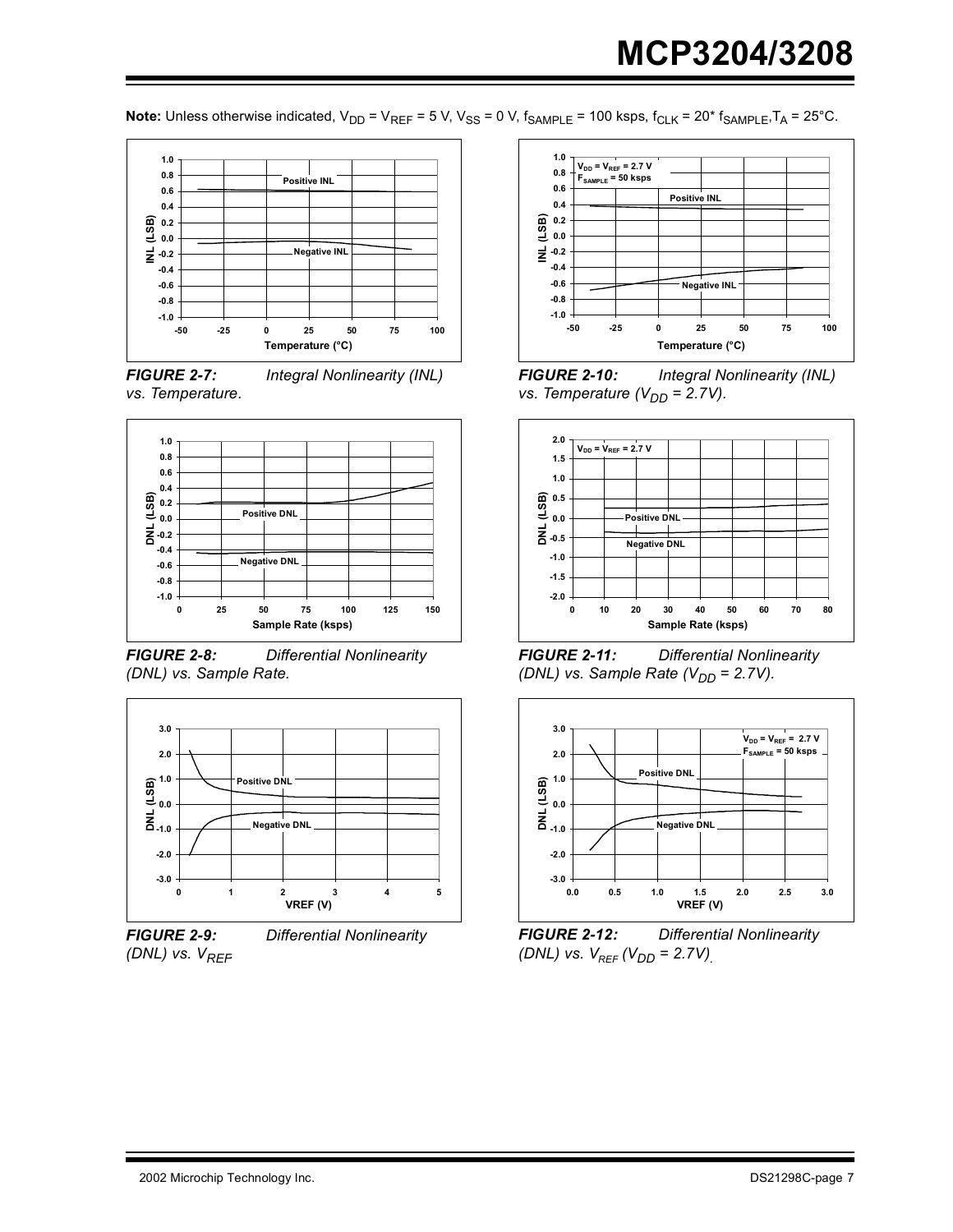

*FIGURE 2-13: Differential Nonlinearity (DNL) vs. Code (Representative Part).*



*FIGURE 2-14: Differential Nonlinearity (DNL) vs. Temperature.*



*FIGURE 2-15: Gain Error vs. V<sub>RFF</sub>* 



*FIGURE 2-16: Differential Nonlinearity (DNL) vs. Code (Representative Part, V<sub>DD</sub>* = *2.7V).*



*FIGURE 2-17: Differential Nonlinearity (DNL) vs. Temperature (V<sub>DD</sub> = 2.7V).* 



*FIGURE 2-18: Offset Error vs.*  $V_{REF}$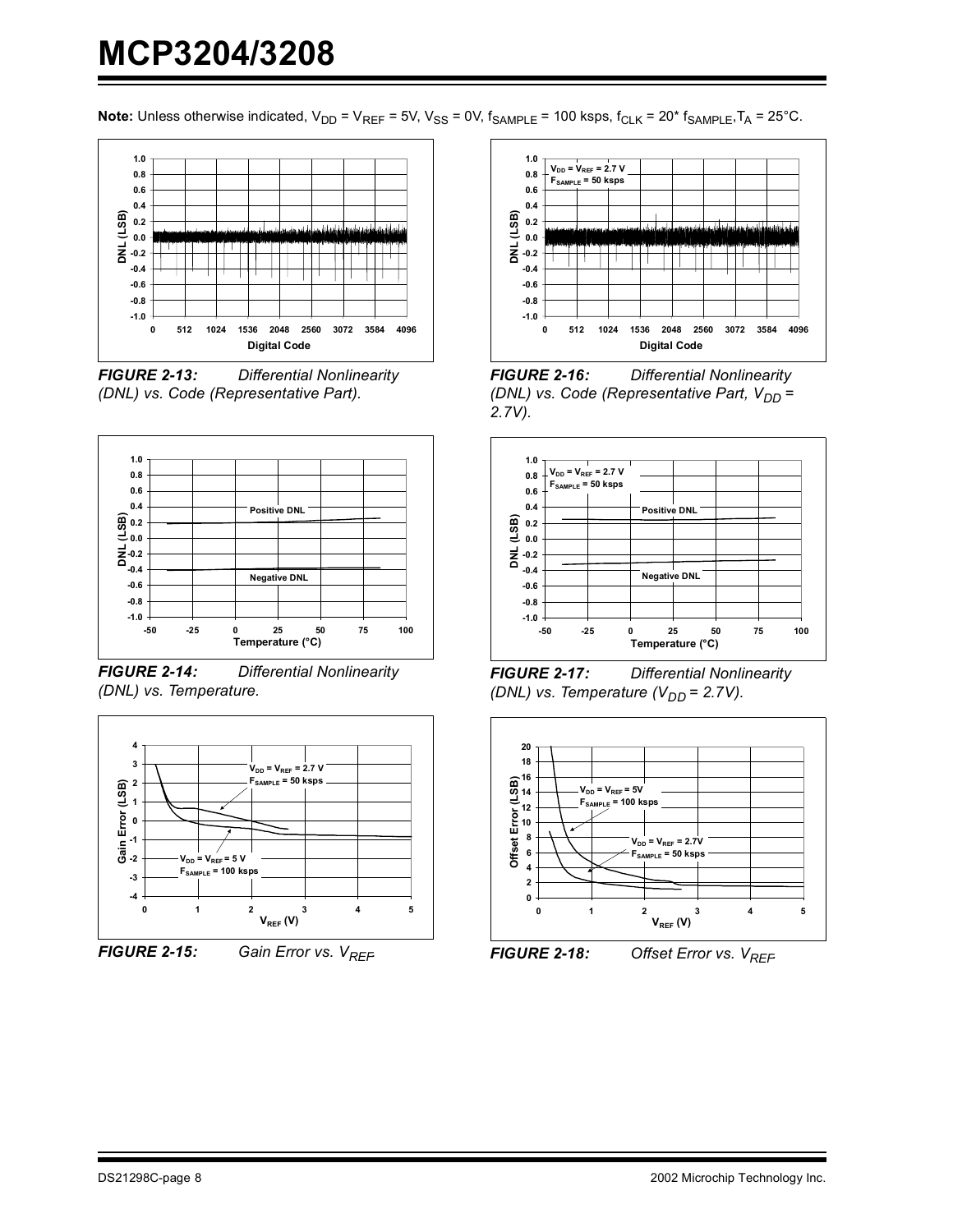**Note:** Unless otherwise indicated,  $V_{DD} = V_{REF} = 5V$ ,  $V_{SS} = 0V$ ,  $f_{SAMPLE} = 100$  ksps,  $f_{CLK} = 20*$   $f_{SAMPLE}$ ,  $T_A = 25°C$ .





*FIGURE 2-19: Gain Error vs. Temperature.*



*Input Frequency.*

*FIGURE 2-20: Signal to Noise (SNR) vs.* 



*FIGURE 2-21: Total Harmonic Distortion (THD) vs. Input Frequency.*



*FIGURE 2-22: Offset Error vs. Temperature.*



*FIGURE 2-23: Signal to Noise and Distortion (SINAD) vs. Input Frequency.*



*FIGURE 2-24: Signal to Noise and Distortion (SINAD) vs. Input Signal Level.*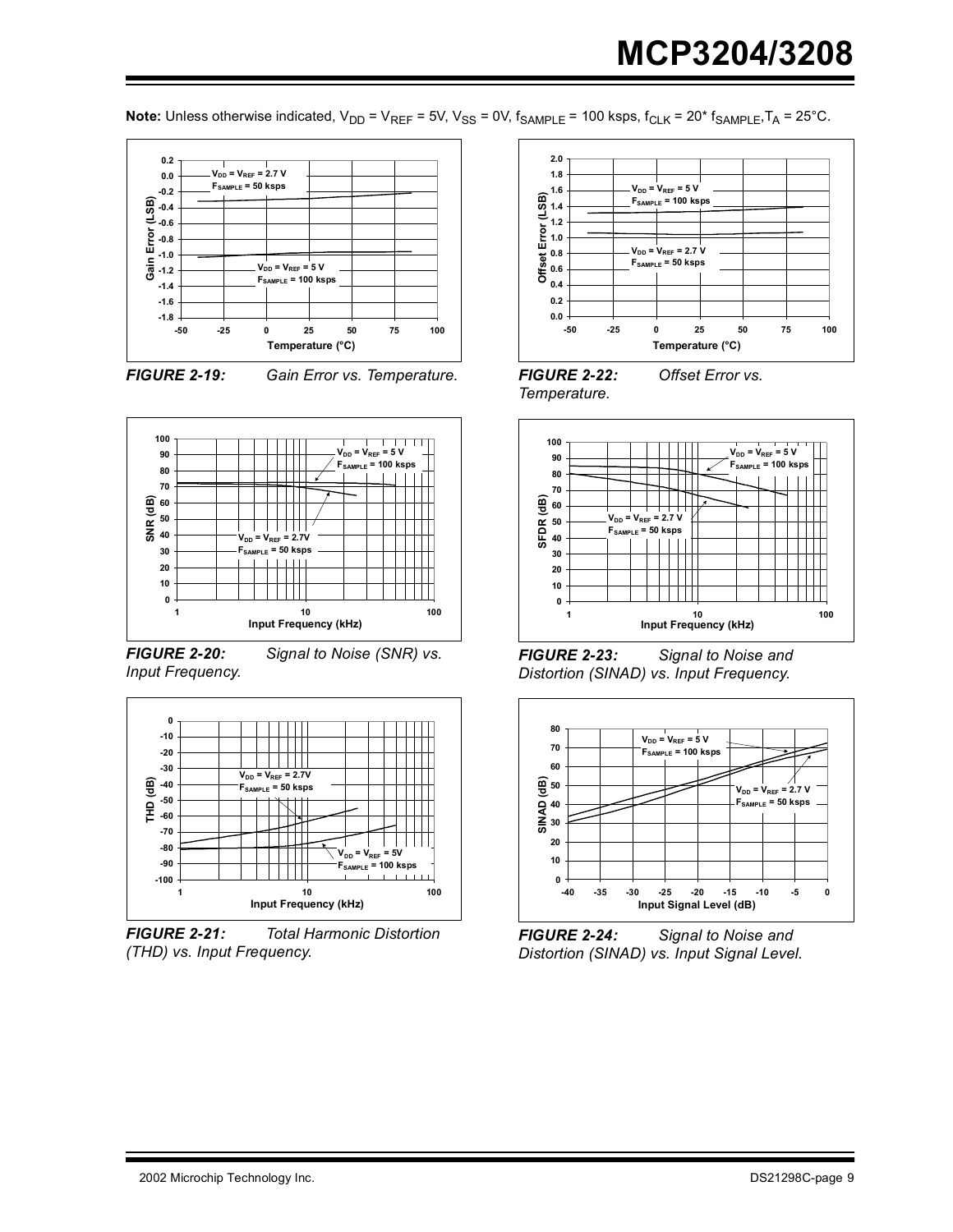

*FIGURE 2-25: Effective Number of Bits (ENOB) vs.*  $V_{REF}$ 



*FIGURE 2-26: Spurious Free Dynamic Range (SFDR) vs. Input Frequency.*



*FIGURE 2-27: Frequency Spectrum of 10 kHz input (Representative Part).*



*FIGURE 2-28: Effective Number of Bits (ENOB) vs. Input Frequency.*



*FIGURE 2-29: Power Supply Rejection (PSR) vs. Ripple Frequency.*



*FIGURE 2-30: Frequency Spectrum of 1 kHz input (Representative Part, V<sub>DD</sub> = 2.7V).*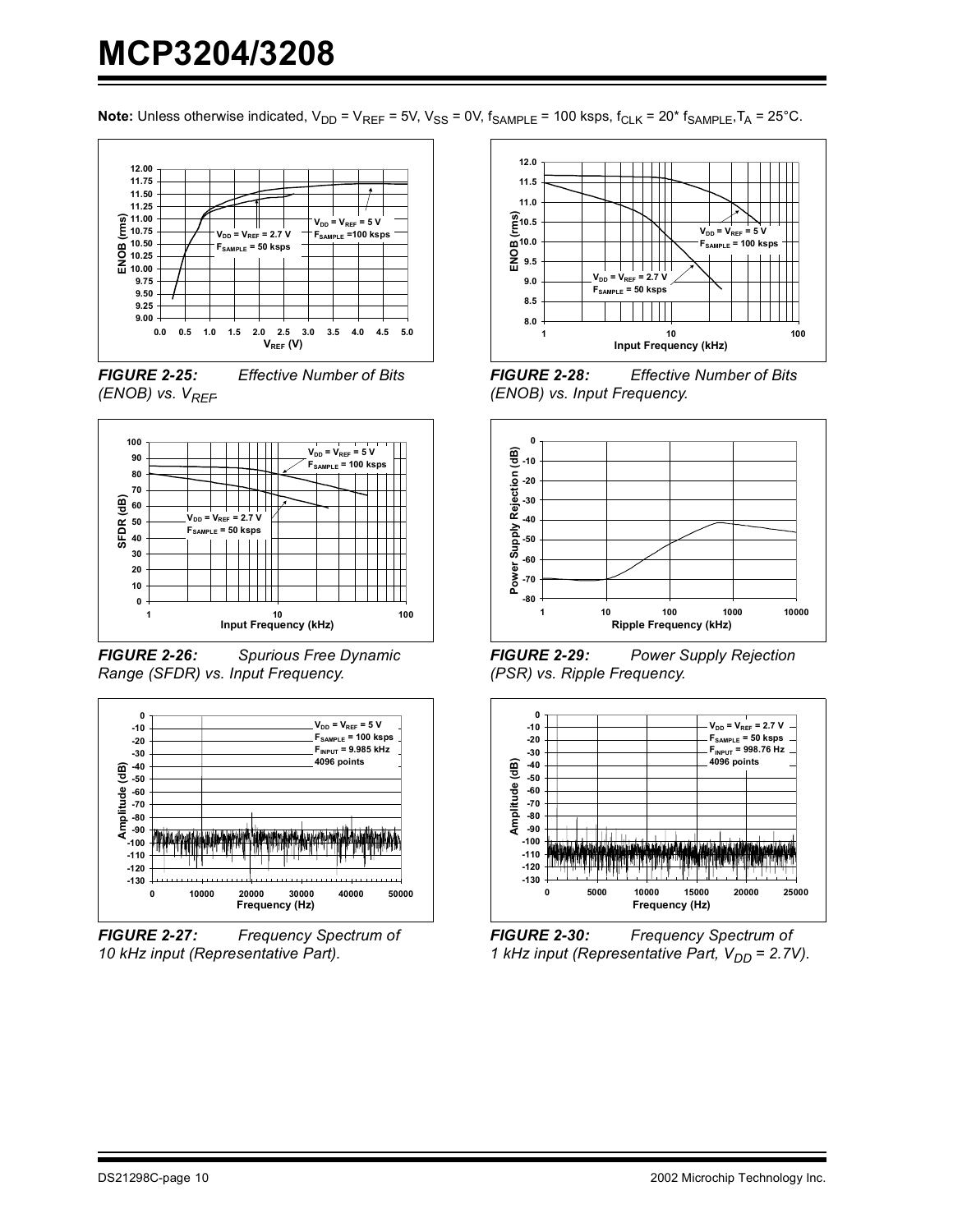















*FIGURE 2-34: I<sub>REF</sub> vs. V<sub>DD</sub>.* 



**FIGURE 2-35:** *I<sub>REF</sub> vs. Clock Frequency.* 



*FIGURE 2-36: IREF vs. Temperature.*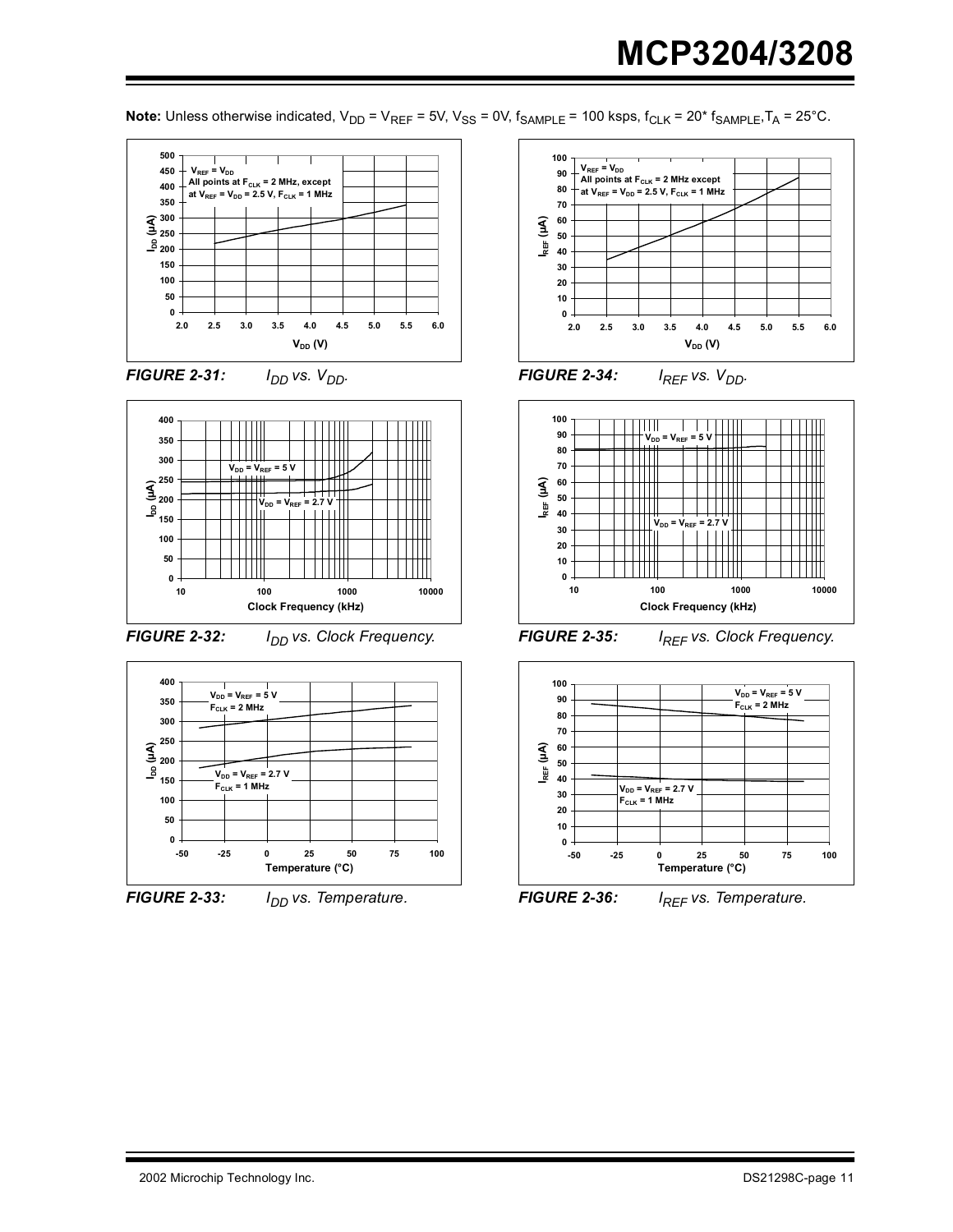





*FIGURE 2-38: I<sub>DDS</sub> vs. Temperature.* 



*FIGURE 2-39: Analog Input Leakage Current vs. Temperature.*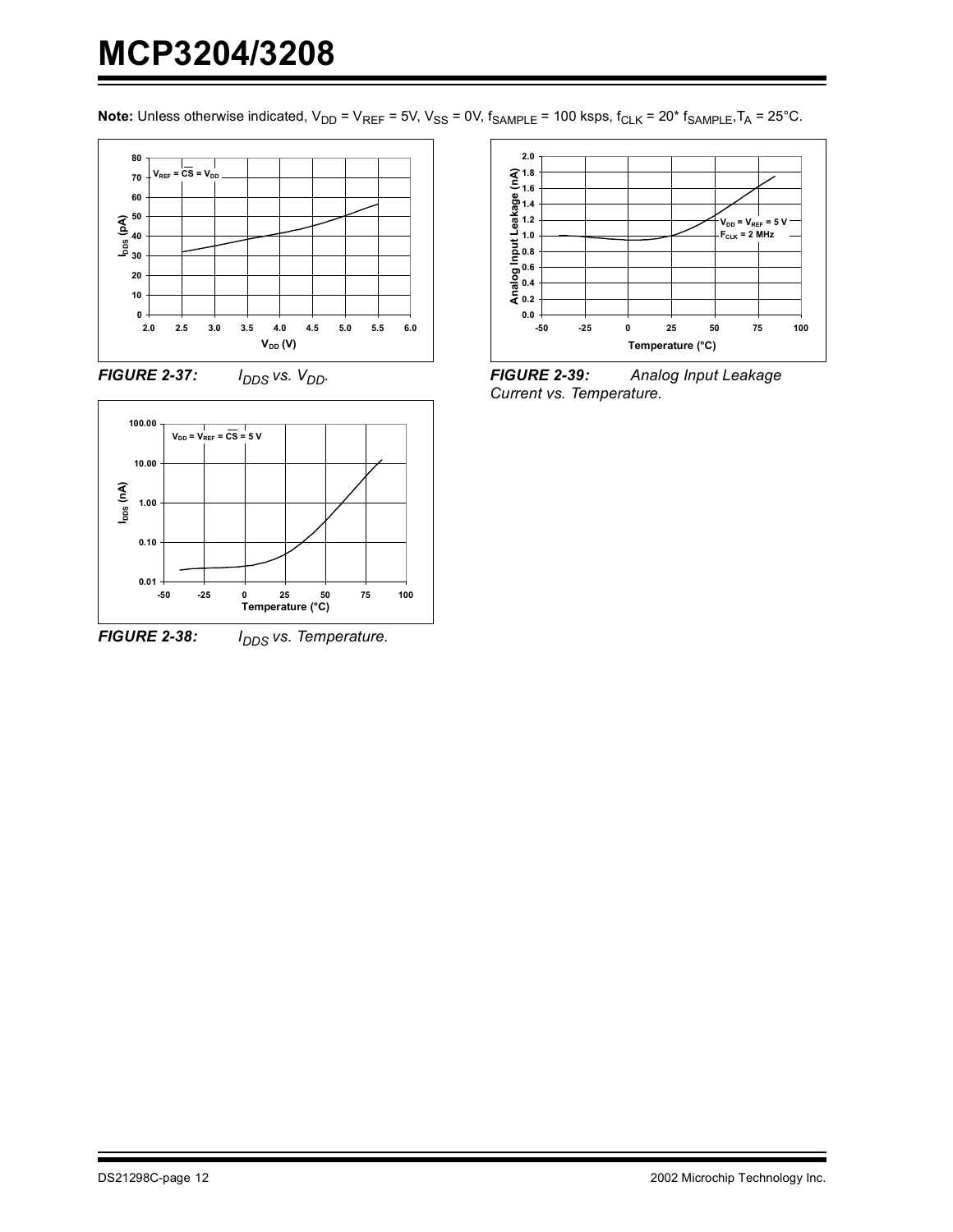## **3.0 PIN DESCRIPTIONS**

The descriptions of the pins are listed in [Table 3-1.](#page-12-0)

| Name             | <b>Function</b>            |
|------------------|----------------------------|
| V <sub>DD</sub>  | +2.7V to 5.5V Power Supply |
| <b>DGND</b>      | Digital Ground             |
| <b>AGND</b>      | Analog Ground              |
| CH0-CH7          | Analog Inputs              |
| <b>CLK</b>       | <b>Serial Clock</b>        |
| $D_{IN}$         | Serial Data In             |
| $D_{\text{OUT}}$ | Serial Data Out            |
| CS/SHDN          | Chip Select/Shutdown Input |
| <b>RFF</b>       | Reference Voltage Input    |

<span id="page-12-0"></span>**TABLE 3-1: PIN FUNCTION TABLE**

#### **3.1 DGND**

Digital ground connection to internal digital circuitry.

#### **3.2 AGND**

Analog ground connection to internal analog circuitry.

#### **3.3 CH0 - CH7**

Analog inputs for channels 0 - 7 for the multiplexed inputs. Each pair of channels can be programmed to be used as two independent channels in single-ended mode or as a single pseudo-differential input, where one channel is IN+ and one channel is IN. See [Section 4.1](#page-12-1), "Analog Inputs", and [Section 5.0,](#page-14-0) "Serial Communications", for information on programming the channel configuration.

### **3.4 Serial Clock (CLK)**

The SPI clock pin is used to initiate a conversion and clock out each bit of the conversion as it takes place. See [Section 6.2](#page-17-0), "Maintaining Minimum Clock Speed", for constraints on clock speed.

### **3.5 Serial Data Input (D<sub>IN</sub>)**

The SPI port serial data input pin is used to load channel configuration data into the device.

#### **3.6 Serial Data Output (DOUT)**

The SPI serial data output pin is used to shift out the results of the A/D conversion. Data will always change on the falling edge of each clock as the conversion takes place.

## **3.7 Chip Select/Shutdown (CS/SHDN)**

The CS/SHDN pin is used to initiate communication with the device when pulled low and will end a conversion and put the device in low power standby when pulled high. The CS/SHDN pin must be pulled high between conversions.

## **4.0 DEVICE OPERATION**

The MCP3204/3208 A/D converters employ a conventional SAR architecture. With this architecture, a sample is acquired on an internal sample/hold capacitor for 1.5 clock cycles starting on the fourth rising edge of the serial clock after the start bit has been received. Following this sample time, the device uses the collected charge on the internal sample/hold capacitor to produce a serial 12-bit digital output code. Conversion rates of 100 ksps are possible on the MCP3204/3208. See [Section 6.2](#page-17-0), "Maintaining Minimum Clock Speed", for information on minimum clock rates. Communication with the device is accomplished using a 4-wire SPIcompatible interface.

### <span id="page-12-1"></span>**4.1 Analog Inputs**

The MCP3204/3208 devices offer the choice of using the analog input channels configured as single-ended inputs or pseudo-differential pairs. The MCP3204 can be configured to provide two pseudo-differential input pairs or four single-ended inputs, while the MCP3208 can be configured to provide four pseudo-differential input pairs or eight single-ended inputs. Configuration is done as part of the serial command before each conversion begins. When used in the pseudo-differential mode, each channel pair (i.e., CH0 and CH1, CH2 and CH3 etc.) is programmed to be the IN+ and IN- inputs as part of the command string transmitted to the device. The IN+ input can range from IN- to  $(V_{REF} + IN-$ ). The IN- input is limited to  $\pm 100$  mV from the V<sub>SS</sub> rail. The IN- input can be used to cancel small signal common-mode noise which is present on both the IN+ and IN- inputs.

When operating in the pseudo-differential mode, if the voltage level of IN+ is equal to or less than IN-, the resultant code will be 000h. If the voltage at IN+ is equal to or greater than  ${[V_{REF} + (IN-)]}$  - 1 LSB}, then the output code will be FFFh. If the voltage level at INis more than 1 LSB below  $V_{SS}$ , the voltage level at the IN+ input will have to go below  $V_{SS}$  to see the 000h output code. Conversely, if IN- is more than 1 LSB above  $V_{SS}$ , then the FFFh code will not be seen unless the IN+ input level goes above  $V_{REF}$  level.

For the A/D converter to meet specification, the charge holding capacitor  $(C_{SAMPLE})$  must be given enough time to acquire a 12-bit accurate voltage level during the 1.5 clock cycle sampling period. The analog input model is shown in [Figure 4-1](#page-13-0).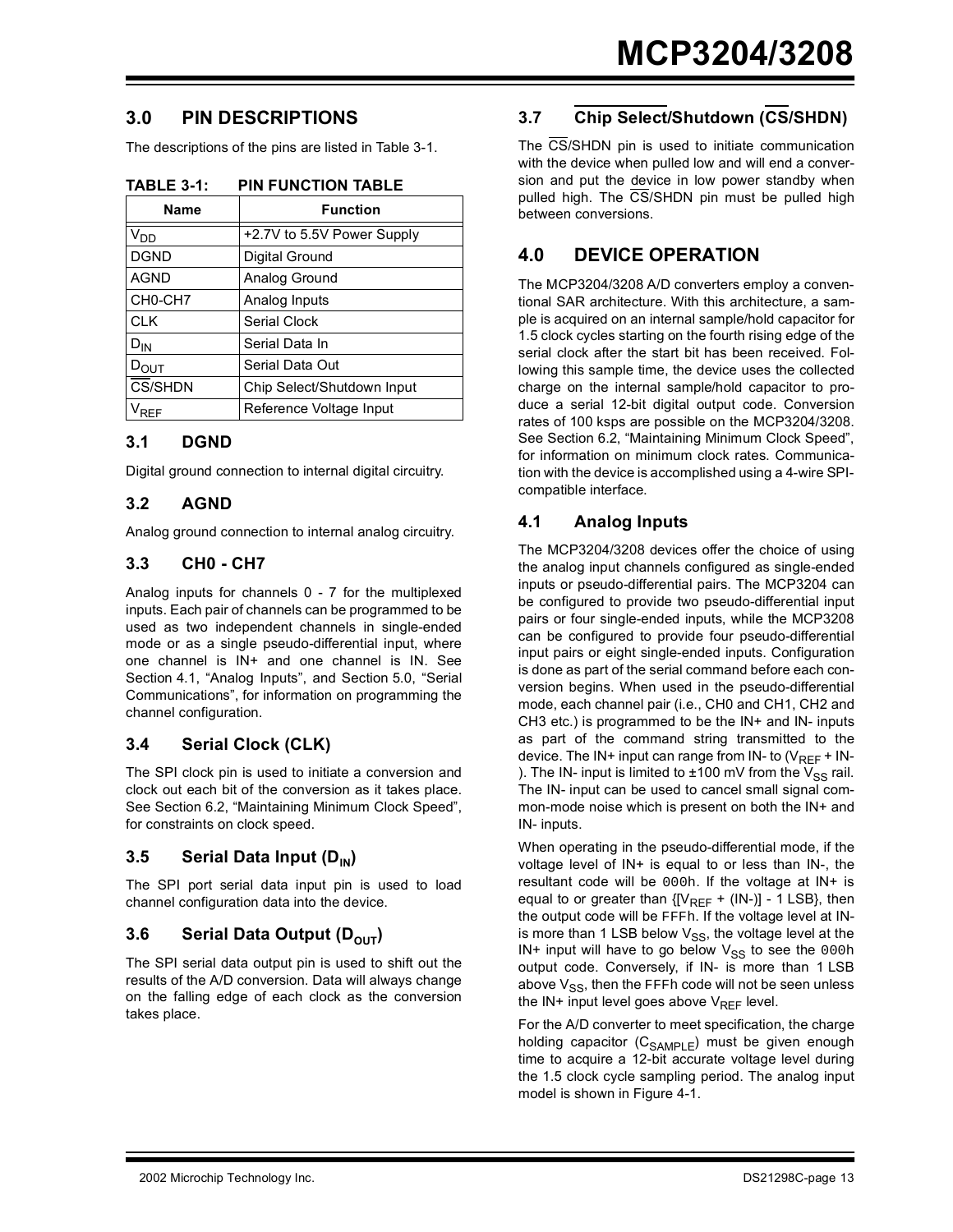This diagram illustrates that the source impedance  $(R<sub>S</sub>)$ adds to the internal sampling switch  $(R_{SS})$  impedance, directly effecting the time that is required to charge the capacitor (Csample). Consequently, larger source impedances increase the offset, gain and integral linearity errors of the conversion (see [Figure 4-2\)](#page-13-1).

#### **4.2 Reference Input**

For each device in the family, the reference input  $(V_{RFF})$  determines the analog input voltage range. As the reference input is reduced, the LSB size is reduced accordingly. The theoretical digital output code produced by the A/D converter is a function of the analog input signal and the reference input, as shown below.

#### **EQUATION**

Digital Output Code =

\n
$$
\frac{4096 \times V_{IN}}{V_{REF}}
$$
\n
$$
V_{IN} = \text{analog input voltage}
$$
\n
$$
V_{REF} = \text{reference voltage}
$$

When using an external voltage reference device, the system designer should always refer to the manufacturer's recommendations for circuit layout. Any instability in the operation of the reference device will have a direct effect on the operation of the A/D converter.



<span id="page-13-0"></span>*FIGURE 4-1: Analog Input Model.*



<span id="page-13-1"></span>*FIGURE 4-2: Maximum Clock Frequency vs. Input resistance (R<sub>S</sub>) to maintain less than a 0.1 LSB deviation in INL from nominal conditions.*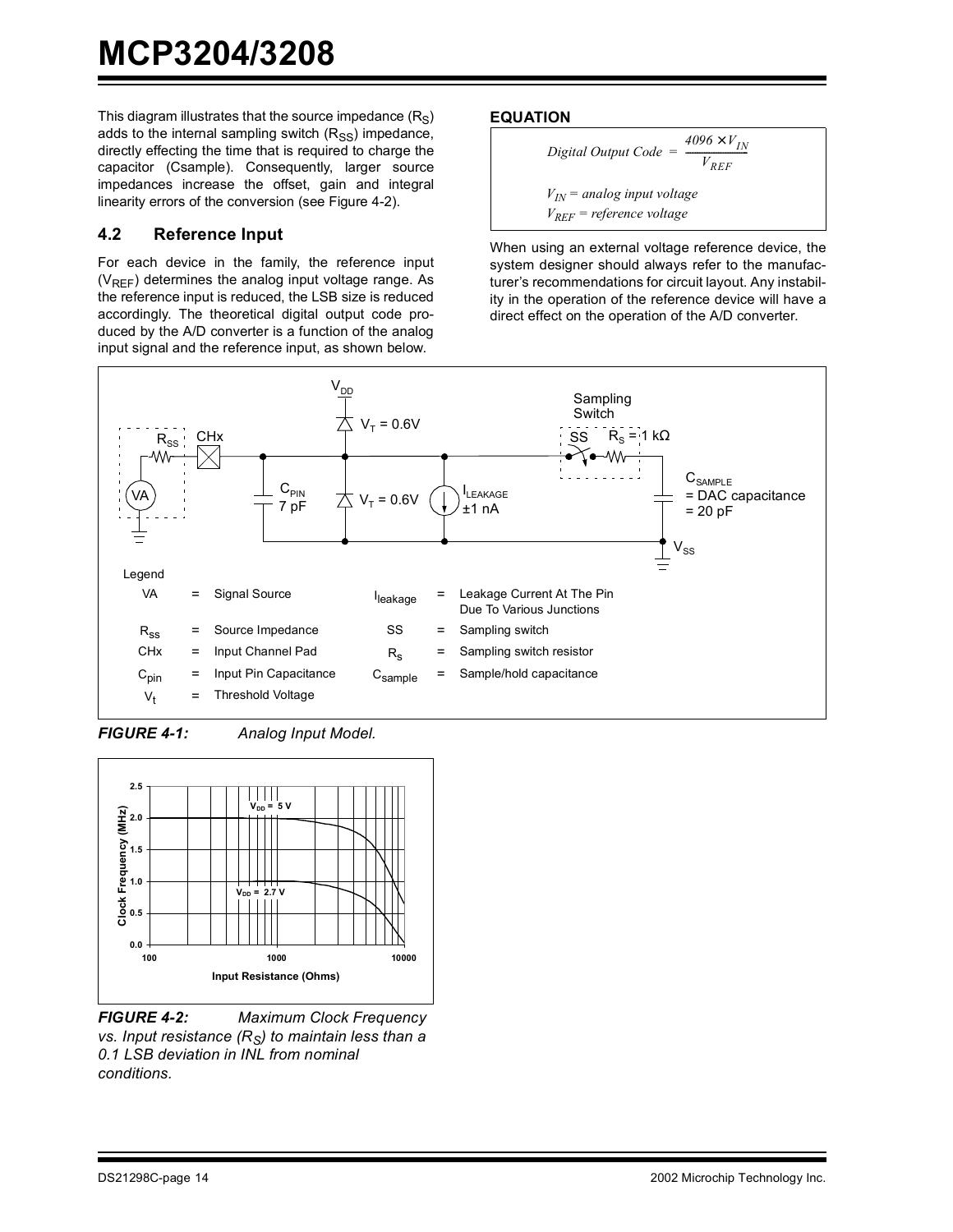## <span id="page-14-0"></span>**5.0 SERIAL COMMUNICATIONS**

Communication with the MCP3204/3208 devices is accomplished using a standard SPI-compatible serial interface. Initiating communication with either device is done by bringing the  $\overline{\text{CS}}$  line low (see [Figure 5-1\)](#page-15-0). If the device was powered up with the  $\overline{CS}$  pin low, it must be brought high and back low to initiate communication. The first clock received with  $\overline{CS}$  low and  $D_{IN}$  high will constitute a start bit. The SGL/DIFF bit follows the start bit and will determine if the conversion will be done using single-ended or differential input mode. The next three bits (D0, D1 and D2) are used to select the input channel configuration. [Table 5-1](#page-14-1) and [Table 5-2](#page-14-2) show the configuration bits for the MCP3204 and MCP3208, respectively. The device will begin to sample the analog input on the fourth rising edge of the clock after the start bit has been received. The sample period will end on the falling edge of the fifth clock following the start bit.

Once the D0 bit is input, one more clock is required to complete the sample and hold period  $(D_{IN}$  is a "don't care" for this clock). On the falling edge of the next clock, the device will output a low null bit. The next 12 clocks will output the result of the conversion with MSB first, as shown in [Figure 5-1.](#page-15-0) Data is always output from the device on the falling edge of the clock. If all 12 data bits have been transmitted and the device continues to receive clocks while the  $\overline{CS}$  is held low, the device will output the conversion result LSB first, as shown in [Figure 5-2.](#page-15-1) If more clocks are provided to the device while  $\overline{\text{CS}}$  is still low (after the LSB first data has been transmitted), the device will clock out zeros indefinitely.

<span id="page-14-1"></span>If necessary, it is possible to bring  $\overline{CS}$  low and clock in leading zeros on the  $D_{1N}$  line before the start bit. This is often done when dealing with microcontroller-based SPI ports that must send 8 bits at a time. Refer to [Section 6.1](#page-16-0) for more details on using the MCP3204/ 3208 devices with hardware SPI ports.

#### **TABLE 5-1: CONFIGURATION BITS FOR THE MCP3204**

|                 | Control Bit<br><b>Selections</b> |                |                   | Input         | <b>Channel</b>             |  |  |
|-----------------|----------------------------------|----------------|-------------------|---------------|----------------------------|--|--|
| Single/<br>Diff | $D2*$                            | D <sub>1</sub> | D0                | Configuration | <b>Selection</b>           |  |  |
| 1               | X                                | 0              | 0                 | single-ended  | CH0                        |  |  |
| 1               | x                                | 0              | 1                 | single-ended  | CH1                        |  |  |
| 1               | X                                | 1              | 0<br>single-ended |               | CH <sub>2</sub>            |  |  |
| 1               | X                                | 1              | 1                 | single-ended  | CH3                        |  |  |
| 0               | X                                | 0              | 0                 | differential  | $CHO = IN+$<br>$CH1 = IN-$ |  |  |
| 0               | X                                | 0              | 1                 | differential  | $CHO = IN$<br>$CH1 = IN+$  |  |  |
| 0               | X                                | 1              | O                 | differential  | $CH2 = IN+$<br>$CH3 = IN$  |  |  |
| 0               | X                                | 1              | 1                 | differential  | $CH2 = IN$<br>$CH3 = IN+$  |  |  |

<span id="page-14-2"></span>**\*** D2 is a "don't care" for MCP3204

#### **TABLE 5-2: CONFIGURATION BITS FOR THE MCP3208**

|                 | <b>Control Bit</b><br><b>Selections</b> |                |                | Input         | Channel                     |  |
|-----------------|-----------------------------------------|----------------|----------------|---------------|-----------------------------|--|
| Single<br>/Diff | D <sub>2</sub>                          | D <sub>1</sub> | D <sub>0</sub> | Configuration | <b>Selection</b>            |  |
| 1               | 0                                       | 0              | 0              | single-ended  | CH <sub>0</sub>             |  |
| 1               | 0                                       | 0              | 1              | single-ended  | CH <sub>1</sub>             |  |
| 1               | 0                                       | 1              | 0              | single-ended  | CH <sub>2</sub>             |  |
| 1               | $\Omega$                                | 1              | 1              | single-ended  | CH <sub>3</sub>             |  |
| 1               | 1                                       | 0              | 0              | single-ended  | CH <sub>4</sub>             |  |
| 1               | 1                                       | 0              | 1              | single-ended  | CH <sub>5</sub>             |  |
| 1               | 1                                       | 1              | 0              | single-ended  | CH <sub>6</sub>             |  |
| 1               | 1                                       | 1              | 1              | single-ended  | CH <sub>7</sub>             |  |
| 0               | 0                                       | 0              | 0              | differential  | $CH0 = IN+$<br>$CH1 = IN-$  |  |
| 0               | 0                                       | 0              | 1              | differential  | $CHO = IN -$<br>$CH1 = IN+$ |  |
| $\Omega$        | $\Omega$                                | 1              | $\Omega$       | differential  | $CH2 = IN+$<br>$CH3 = IN-$  |  |
| 0               | $\Omega$                                | 1              | 1              | differential  | $CH2 = IN -$<br>$CH3 = IN+$ |  |
| 0               | 1                                       | 0              | 0              | differential  | $CH4 = IN+$<br>$CH5 = IN-$  |  |
| $\Omega$        | 1                                       | $\Omega$       | 1              | differential  | $CH4 = IN-$<br>$CH5 = IN+$  |  |
| 0               | 1                                       | 1              | 0              | differential  | $CH6 = IN+$<br>$CH7 = IN-$  |  |
| 0               | 1                                       | 1              | 1              | differential  | $CH6 = IN-$<br>$CH7 = IN+$  |  |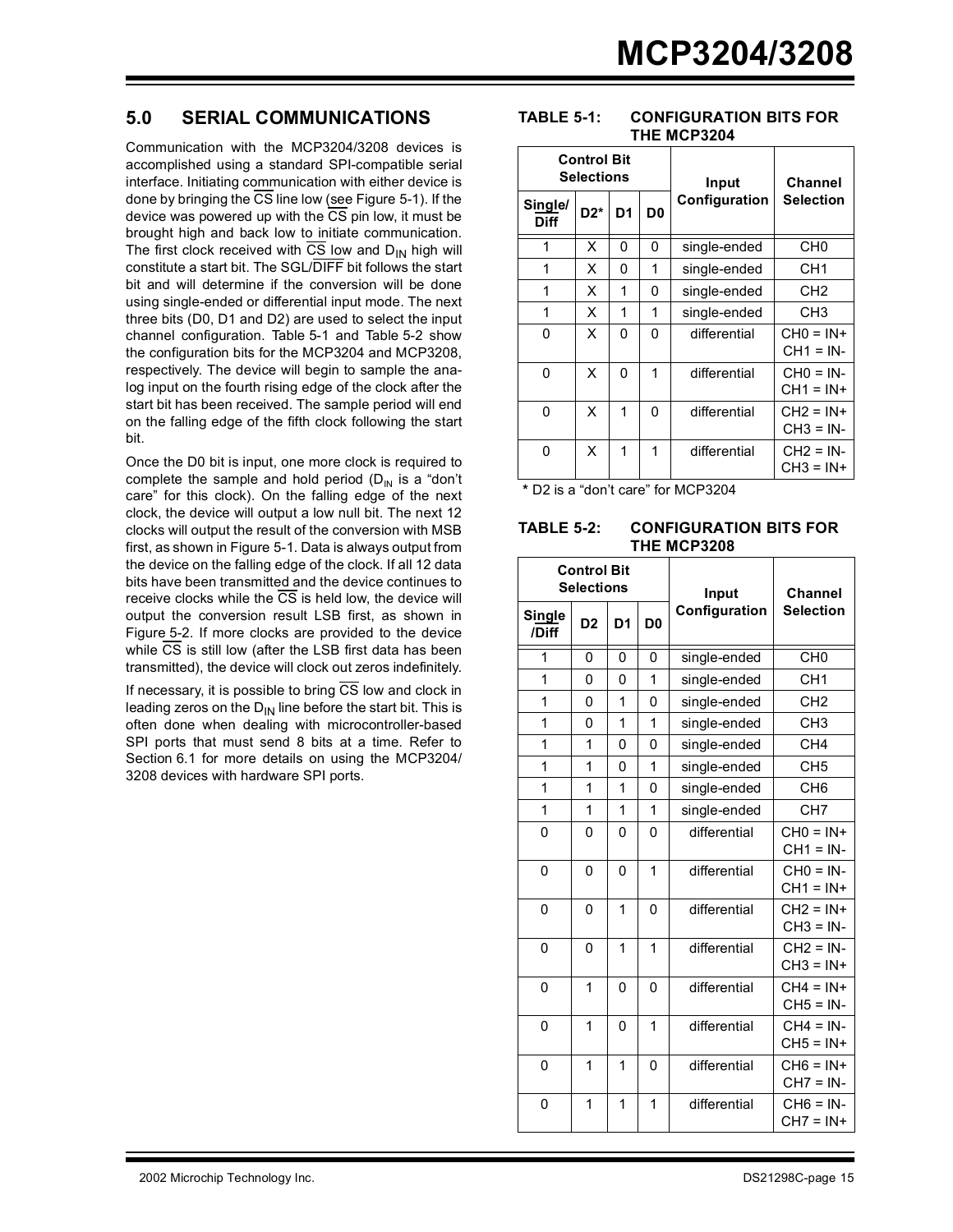

\*\* t<sub>DATA</sub>: during this time, the bias current and the comparator power down while the reference input becomes a high impedance node, leaving the CLK running to clock out the LSB-first data or zeros.

<span id="page-15-0"></span>



<span id="page-15-1"></span>*FIGURE 5-2: Communication with MCP3204 or MCP3208 in LSB First Format.*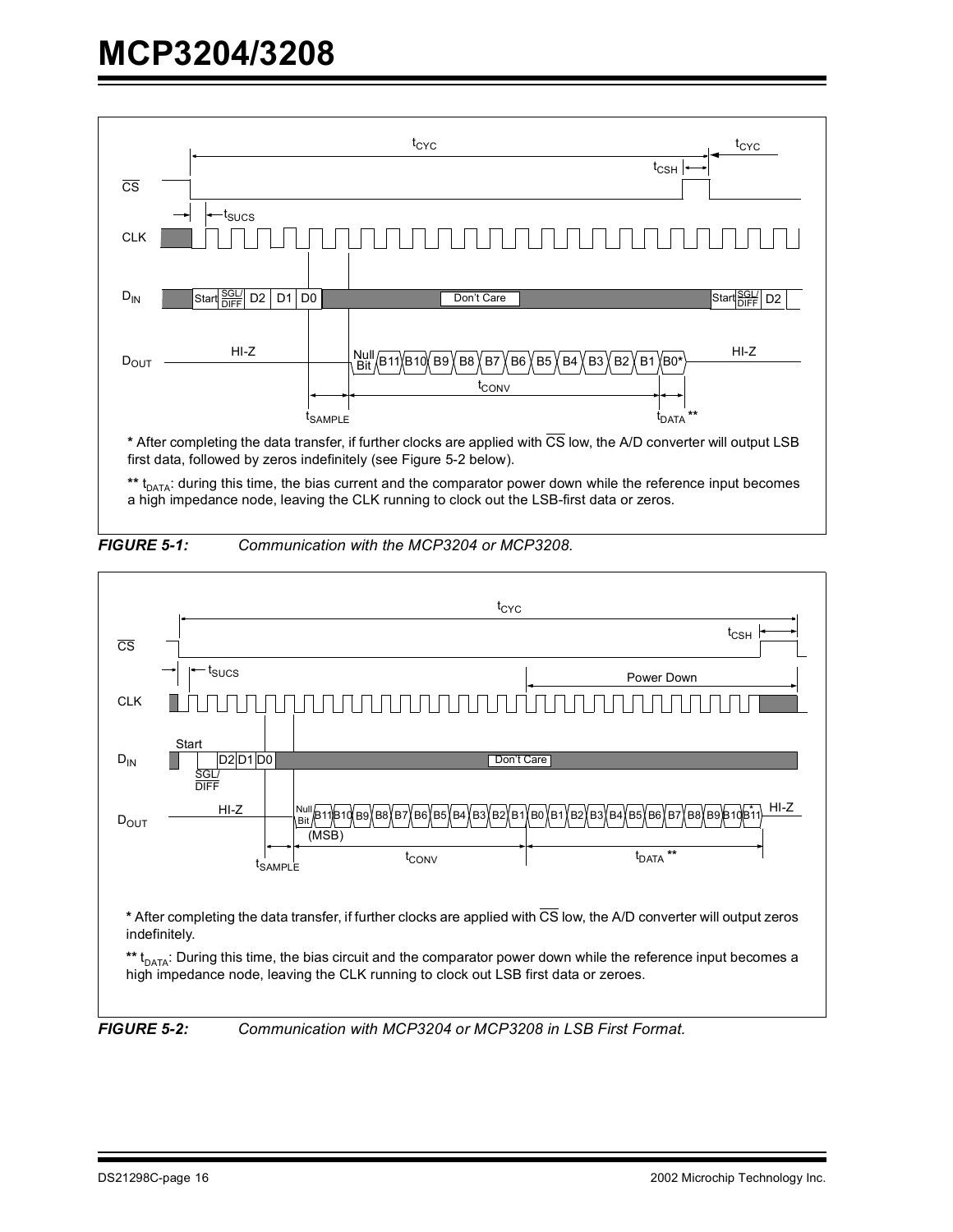## **6.0 APPLICATIONS INFORMATION**

#### <span id="page-16-0"></span>**6.1 Using the MCP3204/3208 with Microcontroller (MCU) SPI Ports**

With most microcontroller SPI ports, it is required to send groups of eight bits. It is also required that the microcontroller SPI port be configured to clock out data on the falling edge of clock and latch data in on the rising edge. Because communication with the MCP3204/ 3208 devices may not need multiples of eight clocks, it will be necessary to provide more clocks than are required. This is usually done by sending 'leading zeros' before the start bit. As an example, [Figure 6-1](#page-16-1) and [Figure 6-2](#page-17-1) illustrate how the MCP3204/3208 can be interfaced to a MCU with a hardware SPI port. [Figure 6-1](#page-16-1) depicts the operation shown in SPI Mode 0,0, which requires that the SCLK from the MCU idles in the 'low' state, while [Figure 6-2](#page-17-1) shows the similar case of SPI Mode 1,1, where the clock idles in the 'high' state.

As is shown in Figure 6-1, the first byte transmitted to the A/D converter contains five leading zeros before the start bit. Arranging the leading zeros this way allows the output 12 bits to fall in positions easily manipulated by the MCU. The MSB is clocked out of the A/D converter on the falling edge of clock number 12. Once the second eight clocks have been sent to the device, the MCU's receive buffer will contain three unknown bits (the output is at high impedance for the first two clocks), the null bit and the highest order four bits of the conversion. Once the third byte has been sent to the device, the receive register will contain the lowest order eight bits of the conversion results. Employing this method ensures simpler manipulation of the converted data.

<span id="page-16-1"></span>Figure 6-2 shows the same thing in SPI Mode 1,1, which requires that the clock idles in the high state. As with mode 0,0, the A/D converter outputs data on the falling edge of the clock and the MCU latches data from the A/D converter in on the rising edge of the clock.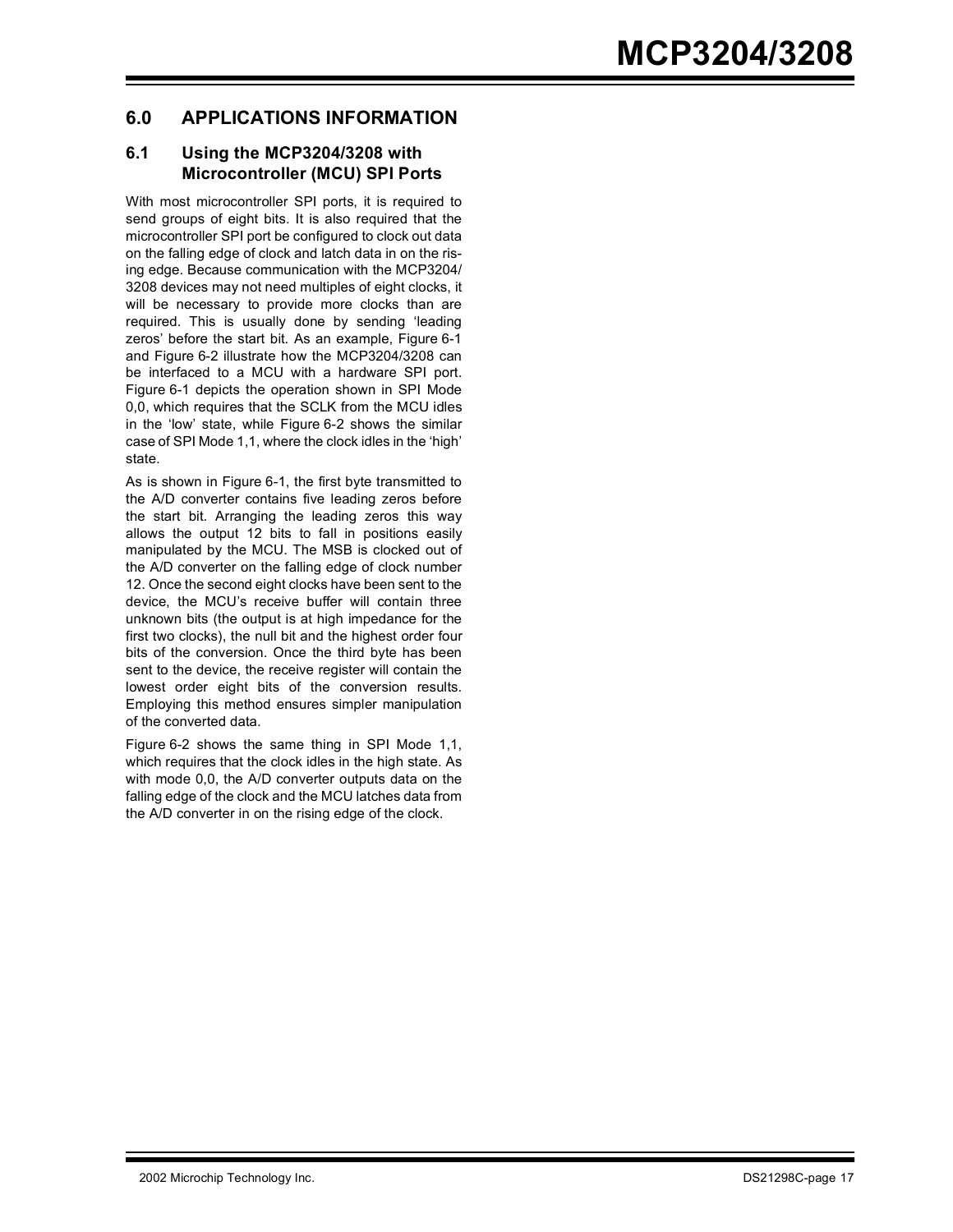| $\overline{\text{CS}}$                  | MCU latches data from A/D                                                                                                                            |                                                                                                  |                                                                                                                   |
|-----------------------------------------|------------------------------------------------------------------------------------------------------------------------------------------------------|--------------------------------------------------------------------------------------------------|-------------------------------------------------------------------------------------------------------------------|
|                                         | converter on rising edges of SCLK                                                                                                                    |                                                                                                  |                                                                                                                   |
|                                         |                                                                                                                                                      |                                                                                                  |                                                                                                                   |
| <b>SCLK</b>                             | $\overline{7}$<br>5<br>6<br>8                                                                                                                        | 10<br>9<br>11<br>15<br>12<br>13<br>4<br>16                                                       | 23<br>18<br>19<br>20                                                                                              |
|                                         | Data is clocked out of A/D                                                                                                                           |                                                                                                  |                                                                                                                   |
|                                         | converter on falling edges                                                                                                                           |                                                                                                  |                                                                                                                   |
| $D_{IN}$                                | Start DIFF<br>D <sub>2</sub><br>D <sub>1</sub>                                                                                                       | YDOY                                                                                             | Don't Care                                                                                                        |
|                                         |                                                                                                                                                      |                                                                                                  |                                                                                                                   |
|                                         |                                                                                                                                                      |                                                                                                  |                                                                                                                   |
|                                         | $HI-Z$                                                                                                                                               | NULI                                                                                             | B6 YB5 YB4 YB3 YB2 YB1 YB0<br>B7                                                                                  |
| $D_{OUT}$                               |                                                                                                                                                      | B11)(B10)(B9)(B8))<br><b>IBIT</b>                                                                |                                                                                                                   |
|                                         | Start                                                                                                                                                |                                                                                                  |                                                                                                                   |
| <b>MCU Transmitted Data</b>             | Bit                                                                                                                                                  |                                                                                                  |                                                                                                                   |
| (Aligned with falling<br>edge of clock) | SGL/<br>DIFF<br>D <sub>2</sub><br>$\Omega$<br>$\Omega$<br>$\mathbf 0$<br>0<br>0<br>$\mathbf{1}$                                                      | $D1$ DO<br>$\times$<br>$\times$<br>$\times$<br>$\times$<br>$\times$<br>$\boldsymbol{\mathsf{x}}$ | X<br>Χ<br>X<br>X<br>X<br>X<br>X<br>X                                                                              |
| <b>MCU Received Data</b>                |                                                                                                                                                      |                                                                                                  |                                                                                                                   |
| (Aligned with rising                    | $\gamma$<br>$\gamma$<br>$\overline{?}$<br>$\overline{?}$<br>$\overline{?}$<br>$\overline{\phantom{a}}$<br>$\overline{?}$<br>$\overline{\phantom{a}}$ | $_{(Null)}^{0}$ B11 B10 B9<br>?<br>$\overline{?}$<br>B <sub>8</sub><br>7                         | B <sub>5</sub><br>B4<br>B <sub>3</sub><br><b>B2</b><br><b>B1</b><br><b>B7</b><br>B <sub>6</sub><br>B <sub>0</sub> |
| edge of clock)                          |                                                                                                                                                      |                                                                                                  |                                                                                                                   |
|                                         |                                                                                                                                                      |                                                                                                  |                                                                                                                   |
|                                         | Data stored into MCU receive                                                                                                                         | Data stored into MCU receive                                                                     | Data stored into MCU receive                                                                                      |
| $X = "Don't Care" Bits$                 | register after transmission of first<br>8 bits                                                                                                       | register after transmission of<br>second 8 bits                                                  | register after transmission of last<br>8 bits                                                                     |
|                                         |                                                                                                                                                      |                                                                                                  |                                                                                                                   |
|                                         |                                                                                                                                                      |                                                                                                  |                                                                                                                   |
| <b>FIGURE 6-1:</b>                      |                                                                                                                                                      | SPI Communication using 8-bit segments (Mode 0,0: SCLK idles low).                               |                                                                                                                   |
|                                         |                                                                                                                                                      |                                                                                                  |                                                                                                                   |
|                                         |                                                                                                                                                      |                                                                                                  |                                                                                                                   |
|                                         |                                                                                                                                                      |                                                                                                  |                                                                                                                   |
| $\overline{\text{CS}}$                  |                                                                                                                                                      |                                                                                                  |                                                                                                                   |
|                                         | MCU latches data from A/D converter                                                                                                                  |                                                                                                  |                                                                                                                   |
|                                         | on rising edges of SCLK                                                                                                                              |                                                                                                  |                                                                                                                   |
|                                         |                                                                                                                                                      |                                                                                                  |                                                                                                                   |
| <b>COLK</b>                             | 5<br>$\mathbf{1}$<br>$\overline{2}$<br>$\overline{3}$<br>6<br>8<br>$\overline{4}$                                                                    | 11<br>10<br>9<br>13<br>15<br>12<br>14<br>16                                                      | 23<br>22<br>17<br>21<br>24<br>18<br>19<br>20                                                                      |

<span id="page-17-1"></span><span id="page-17-0"></span>*FIGURE 6-1: SPI Communication using 8-bit segments (Mode 0,0: SCLK idles low).*





*FIGURE 6-2: SPI Communication using 8-bit segments (Mode 1,1: SCLK idles high).*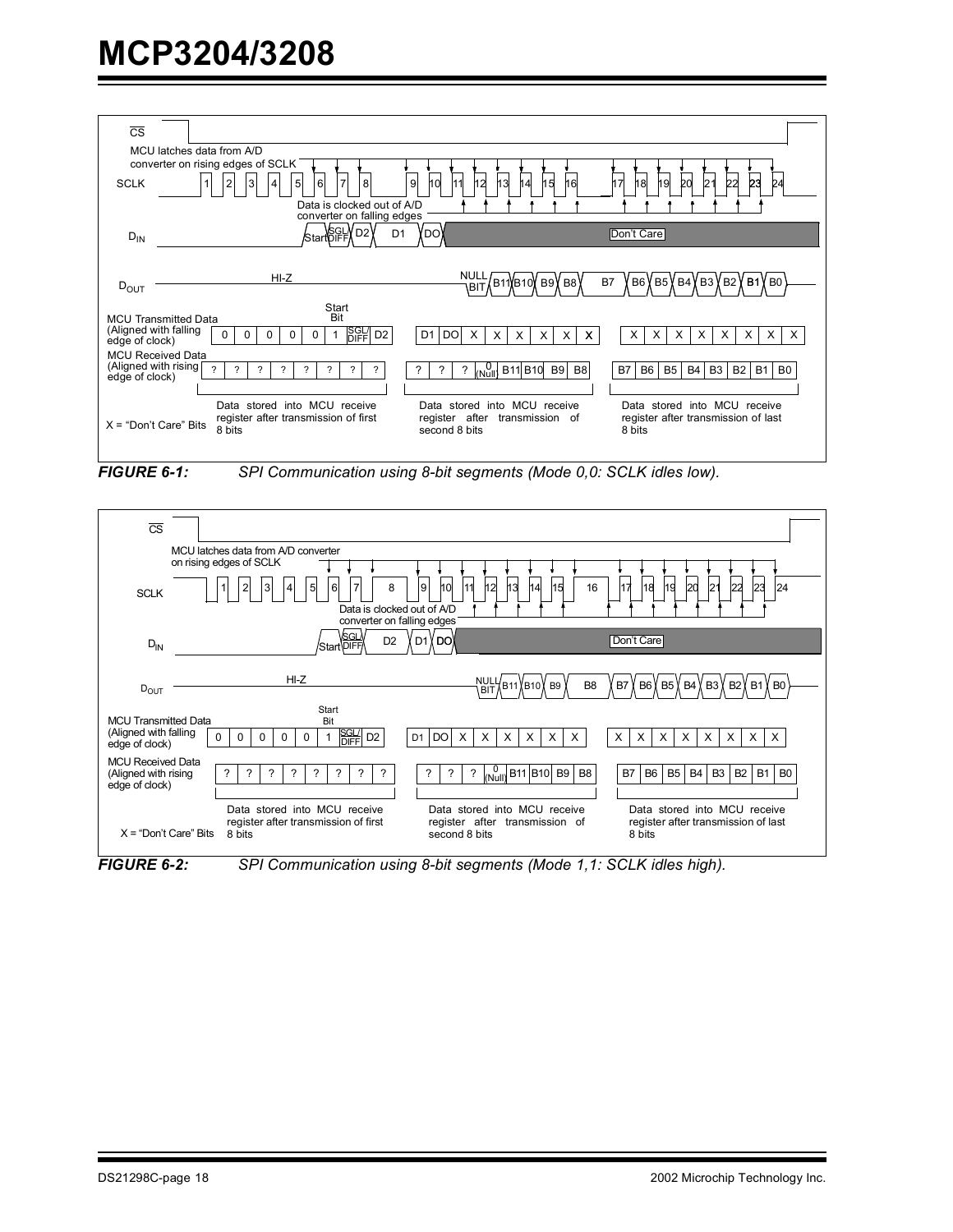#### **6.2 Maintaining Minimum Clock Speed**

When the MCP3204/3208 initiates the sample period, charge is stored on the sample capacitor. When the sample period is complete, the device converts one bit for each clock that is received. It is important for the user to note that a slow clock rate will allow charge to bleed off the sample capacitor while the conversion is taking place. At 85°C (worst case condition), the part will maintain proper charge on the sample capacitor for at least 1.2 ms after the sample period has ended. This means that the time between the end of the sample period and the time that all 12 data bits have been clocked out must not exceed 1.2 ms (effective clock frequency of 10 kHz). Failure to meet this criterion may introduce linearity errors into the conversion outside the rated specifications. It should be noted that during the entire conversion cycle, the A/D converter does not require a constant clock speed or duty cycle, as long as all timing specifications are met.

#### **6.3 Buffering/Filtering the Analog Inputs**

If the signal source for the A/D converter is not a low impedance source, it will have to be buffered or inaccurate conversion results may occur (see Figure 4-2). It is also recommended that a filter be used to eliminate any signals that may be aliased back into the conversion results, as is illustrated in Figure 6-3, where an op amp is used to drive the analog input of the MCP3204/3208. This amplifier provides a low impedance source for the converter input, and a low pass filter, which eliminates unwanted high frequency noise.

Low pass (anti-aliasing) filters can be designed using Microchip's free interactive FilterLab™ software. Filter-Lab will calculate capacitor and resistor values, as well as determine the number of poles that are required for the application. For more information on filtering signals, see AN699, *"Anti-Aliasing Analog Filters for Data Acquisition Systems"*.



*FIGURE 6-3: The MCP601 Operational Amplifier is used to implement a second order anti-aliasing filter for the signal being converted by the MCP3204.*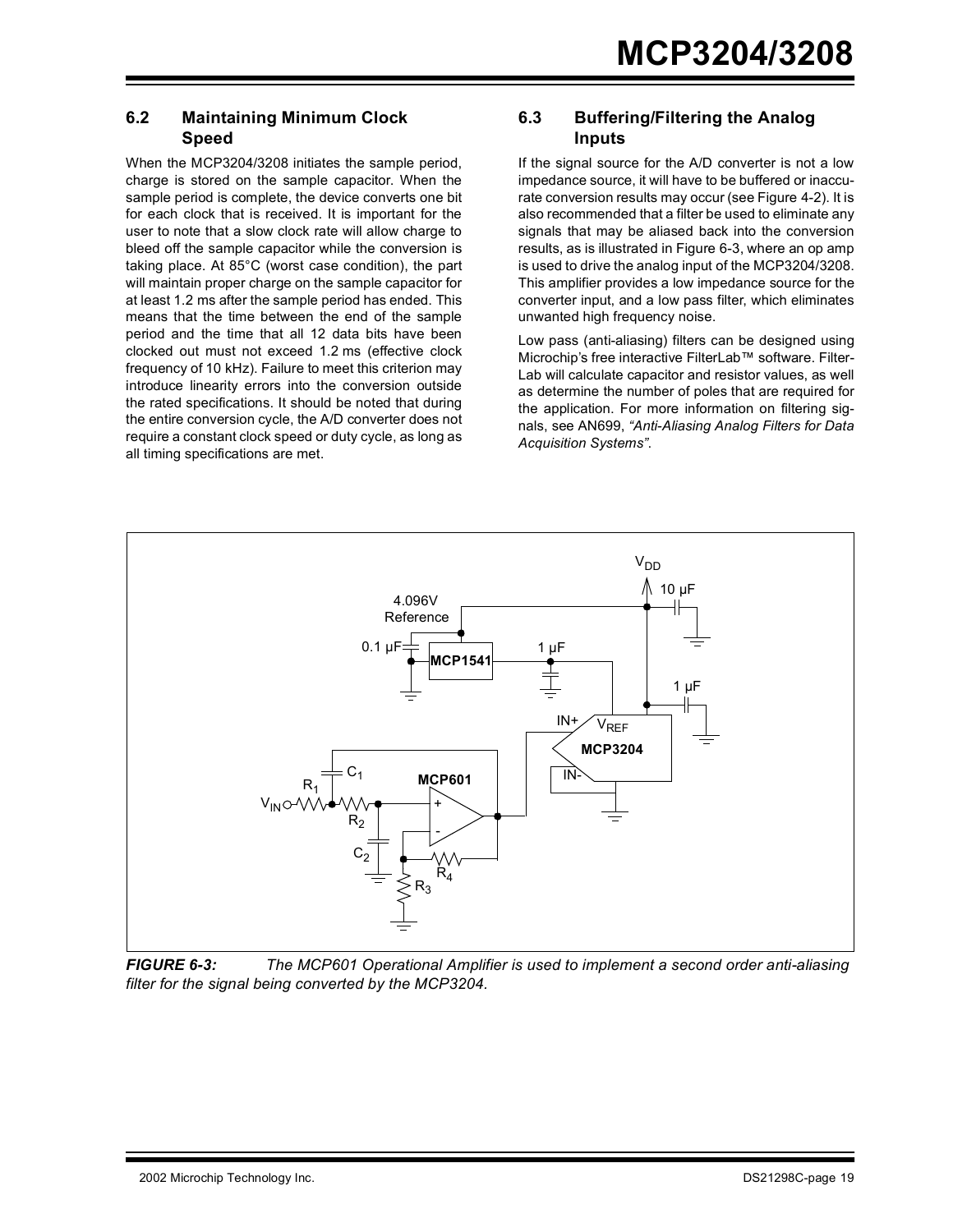#### **6.4 Layout Considerations**

When laying out a printed circuit board for use with analog components, care should be taken to reduce noise wherever possible. A bypass capacitor should always be used with this device, placed as close as possible to the device pin. A bypass capacitor value of 1 µF is recommended.

Digital and analog traces should be separated as much as possible on the board, with no traces running underneath the device or the bypass capacitor. Extra precautions should be taken to keep traces with high frequency signals (such as clock lines) as far as possible from analog traces.

Use of an analog ground plane is recommended in order to keep the ground potential the same for all devices on the board. Providing  $V_{DD}$  connections to devices in a "star" configuration can also reduce noise by eliminating return current paths and associated errors (see [Figure 6-4\)](#page-19-0). For more information on layout tips when using A/D converters, refer to AN688, *"Layout Tips for 12-Bit A/D converter Applications"*.



<span id="page-19-0"></span>*FIGURE 6-4:*  $V_{DD}$  traces arranged in a *'Star' configuration in order to reduce errors caused by current return paths.*

#### **6.5 Utilizing the Digital and Analog Ground Pins**

The MCP3204/3208 devices provide both digital and analog ground connections to provide another means of noise reduction. As shown in [Figure 6-5,](#page-19-1) the analog and digital circuitry is separated internal to the device. This reduces noise from the digital portion of the device being coupled into the analog portion of the device. The two grounds are connected internally through the substrate, which has a resistance of 5 -10 $\Omega$ .

If no ground plane is utilized, then both grounds must be connected to  $V_{SS}$  on the board. If a ground plane is available, both digital and analog ground pins should be connected to the analog ground plane. If both an analog and a digital ground plane are available, both the digital and the analog ground pins should be connected to the analog ground plane. Following these steps will reduce the amount of digital noise from the rest of the board being coupled into the A/D converter.



<span id="page-19-1"></span>*FIGURE 6-5: Separation of Analog and Digital Ground Pins.*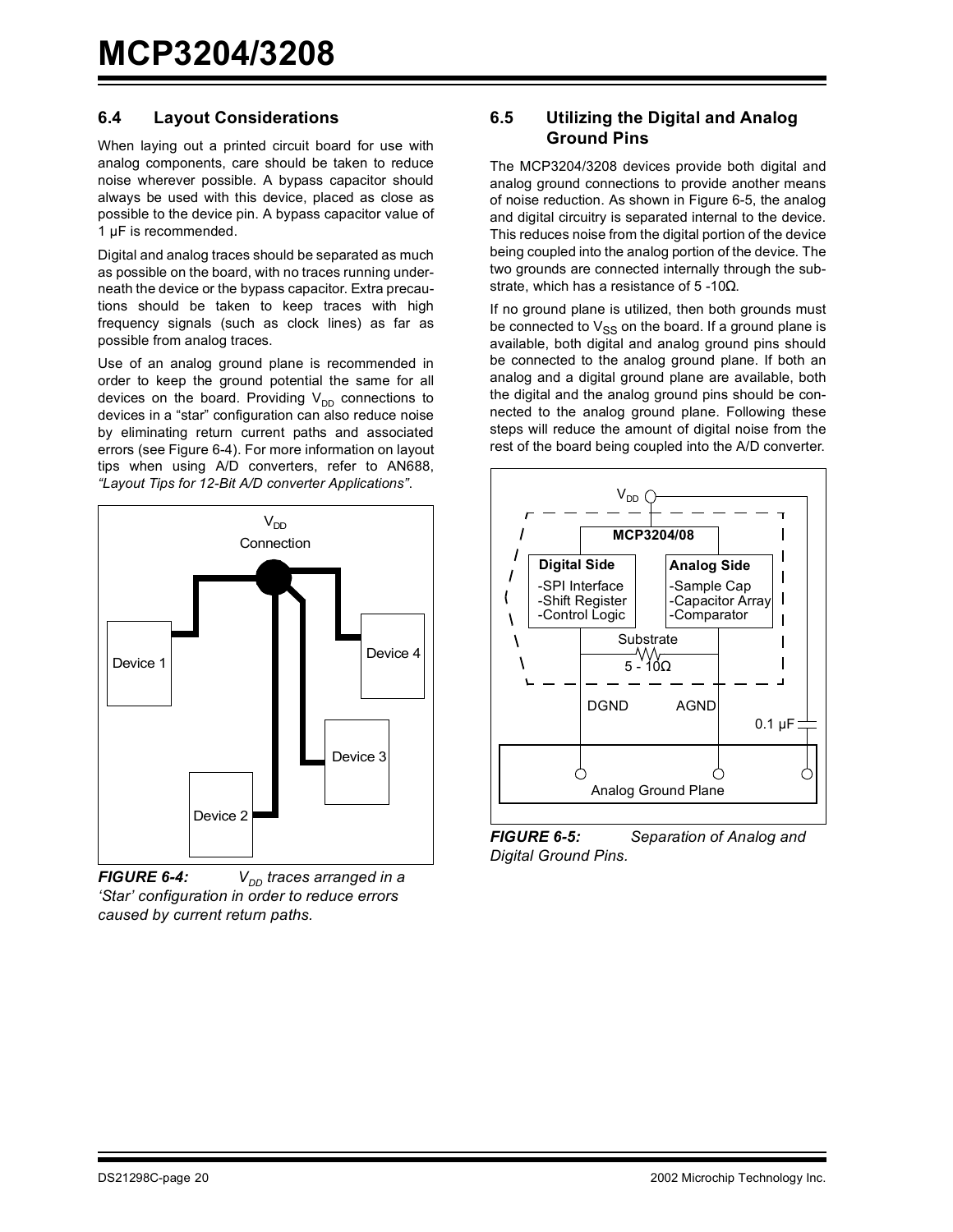## **7.0 PACKAGING INFORMATION**

### **7.1 Package Marking Information**



**\*** Please contact Microchip Factory for B-Grade TSSOP devices

|       | Legend: XXX<br>YY<br><b>WW</b><br><b>NNN</b> | Customer specific information*<br>Year code (last 2 digits of calendar year)<br>Week code (week of January 1 is week '01')<br>Alphanumeric traceability code                                                 |
|-------|----------------------------------------------|--------------------------------------------------------------------------------------------------------------------------------------------------------------------------------------------------------------|
| Note: |                                              | In the event the full Microchip part number cannot be marked on one line, it will<br>be carried over to the next line thus limiting the number of available characters<br>for customer specific information. |

**\*** Standard marking consists of Microchip part number, year code, week code, traceability code (facility code, mask rev#, and assembly code). For marking beyond this, certain price adders apply. Please check with your Microchip Sales Office.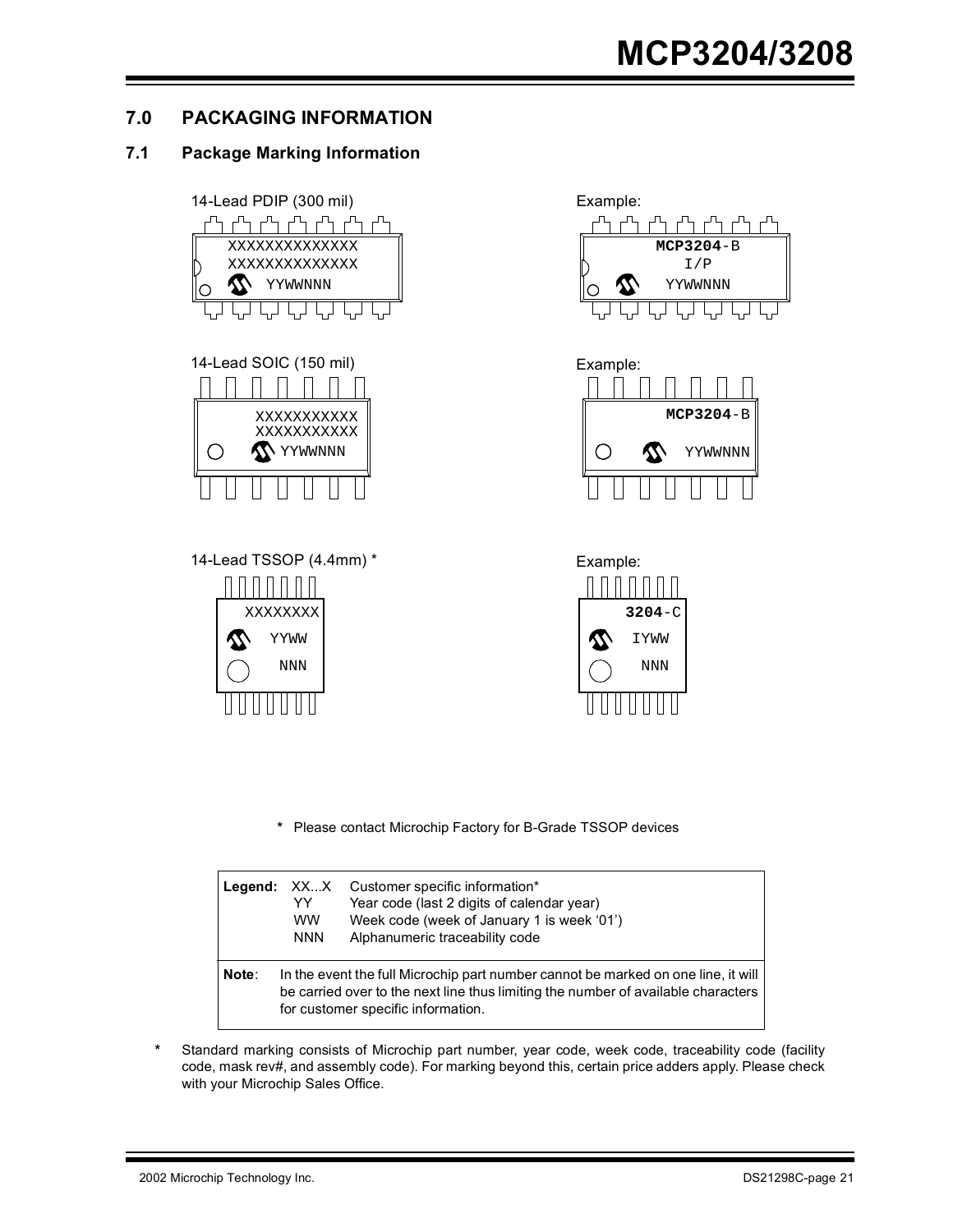### **Package Marking Information (Continued)**

16-Lead PDIP (300 mil) (**MCP3304**) Example:



16-Lead SOIC (150 mil) (**MCP3304**) Example:



┎Ⴅ╻┍┺ **MCP3208**-B I/P YYWWNNN ╔ ᄓ <del>ᢏ</del>ᢖ᠊ᢏᢖ᠊ᢏᢖ

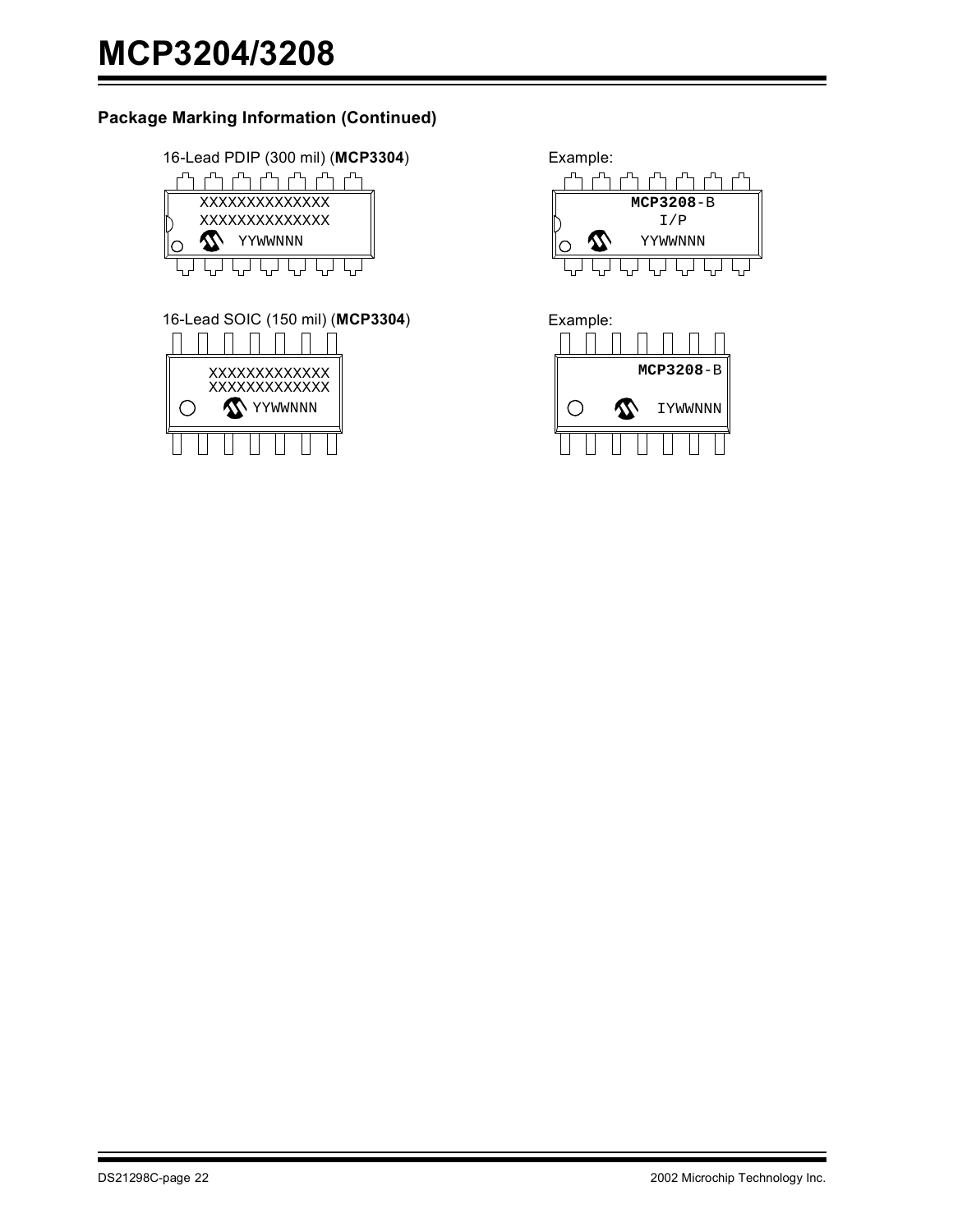### **14-Lead Plastic Dual In-line (P) – 300 mil (PDIP)**



|                                 | Units     | INCHES*    |            |            | <b>MILLIMETERS</b> |            |            |
|---------------------------------|-----------|------------|------------|------------|--------------------|------------|------------|
| <b>Dimension Limits</b>         |           | <b>MIN</b> | <b>NOM</b> | <b>MAX</b> | <b>MIN</b>         | <b>NOM</b> | <b>MAX</b> |
| Number of Pins                  | n         |            | 14         |            |                    | 14         |            |
| Pitch                           | р         |            | .100       |            |                    | 2.54       |            |
| Top to Seating Plane            | A         | .140       | .155       | .170       | 3.56               | 3.94       | 4.32       |
| <b>Molded Package Thickness</b> | A2        | .115       | .130       | .145       | 2.92               | 3.30       | 3.68       |
| <b>Base to Seating Plane</b>    | A1        | .015       |            |            | 0.38               |            |            |
| Shoulder to Shoulder Width      | E         | .300       | .313       | .325       | 7.62               | 7.94       | 8.26       |
| Molded Package Width            | E1        | .240       | .250       | .260       | 6.10               | 6.35       | 6.60       |
| Overall Length                  | D         | .740       | .750       | .760       | 18.80              | 19.05      | 19.30      |
| Tip to Seating Plane            | L         | .125       | .130       | .135       | 3.18               | 3.30       | 3.43       |
| <b>Lead Thickness</b>           | c         | .008       | .012       | .015       | 0.20               | 0.29       | 0.38       |
| <b>Upper Lead Width</b>         | <b>B1</b> | .045       | .058       | .070       | 1.14               | 1.46       | 1.78       |
| Lower Lead Width                | B         | .014       | .018       | .022       | 0.36               | 0.46       | 0.56       |
| ş<br><b>Overall Row Spacing</b> | eB        | .310       | .370       | .430       | 7.87               | 9.40       | 10.92      |
| Mold Draft Angle Top            | $\alpha$  | 5          | 10         | 15         | 5                  | 10         | 15         |
| Mold Draft Angle Bottom         | β         | 5          | 10         | 15         | 5                  | 10         | 15         |

\* Controlling Parameter

§ Significant Characteristic

Notes: Dimensions D and E1 do not include mold flash or protrusions. Mold flash or protrusions shall not exceed

.010" (0.254mm) per side.

JEDEC Equivalent: MS-001 Drawing No. C04-005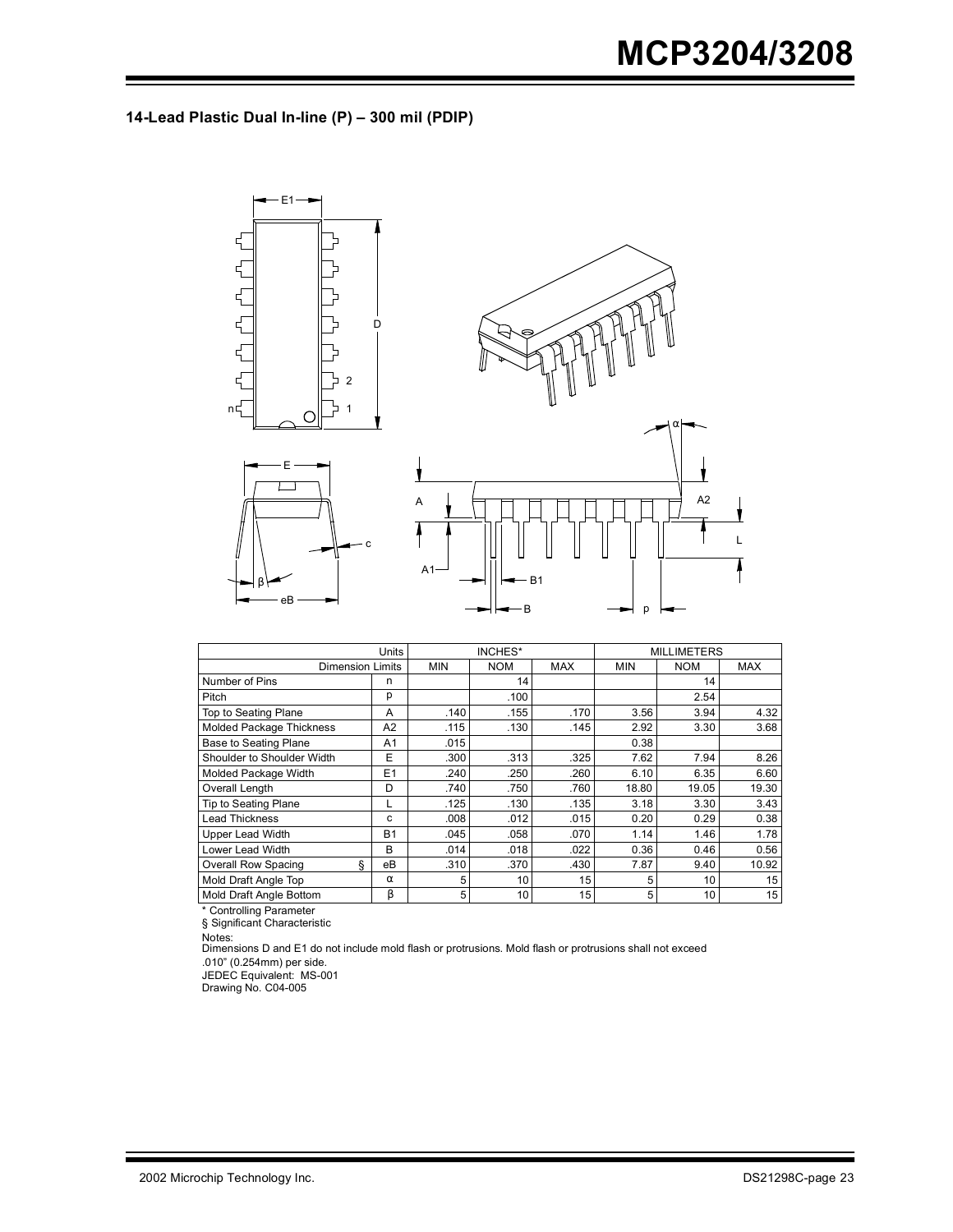**14-Lead Plastic Small Outline (SL) – Narrow, 150 mil (SOIC)**



|                                           | <b>Units</b>   |            | INCHES*    |            |            | <b>MILLIMETERS</b> |            |
|-------------------------------------------|----------------|------------|------------|------------|------------|--------------------|------------|
| <b>Dimension Limits</b>                   |                | <b>MIN</b> | <b>NOM</b> | <b>MAX</b> | <b>MIN</b> | <b>NOM</b>         | <b>MAX</b> |
| Number of Pins                            | n              |            | 14         |            |            | 14                 |            |
| Pitch                                     | р              |            | .050       |            |            | 1.27               |            |
| <b>Overall Height</b>                     | A              | .053       | .061       | .069       | 1.35       | 1.55               | 1.75       |
| Molded Package Thickness                  | A2             | .052       | .056       | .061       | 1.32       | 1.42               | 1.55       |
| Standoff §                                | A <sub>1</sub> | .004       | .007       | .010       | 0.10       | 0.18               | 0.25       |
| Overall Width                             | E              | .228       | .236       | .244       | 5.79       | 5.99               | 6.20       |
| Molded Package Width                      | E1             | .150       | .154       | .157       | 3.81       | 3.90               | 3.99       |
| Overall Length                            | D              | .337       | .342       | .347       | 8.56       | 8.69               | 8.81       |
| <b>Chamfer Distance</b>                   | h              | .010       | .015       | .020       | 0.25       | 0.38               | 0.51       |
| Foot Length                               | L              | .016       | .033       | .050       | 0.41       | 0.84               | 1.27       |
| Foot Angle                                | Φ              |            |            | 8          |            |                    | 8          |
| <b>Lead Thickness</b>                     | c              | .008       | .009       | .010       | 0.20       | 0.23               | 0.25       |
| Lead Width                                | B              | .014       | .017       | .020       | 0.36       | 0.42               | 0.51       |
| Mold Draft Angle Top                      | $\alpha$       | 0          | 12         | 15         |            | 12                 | 15         |
| Mold Draft Angle Bottom                   | β              | 0          | 12         | 15         | 0          | 12                 | 15         |
| $\sim$ $\sim$ $\sim$ $\sim$ $\sim$ $\sim$ |                |            |            |            |            |                    |            |

\* Controlling Parameter § Significant Characteristic

Notes:

Dimensions D and E1 do not include mold flash or protrusions. Mold flash or protrusions shall not exceed .010" (0.254mm) per side.

JEDEC Equivalent: MS-012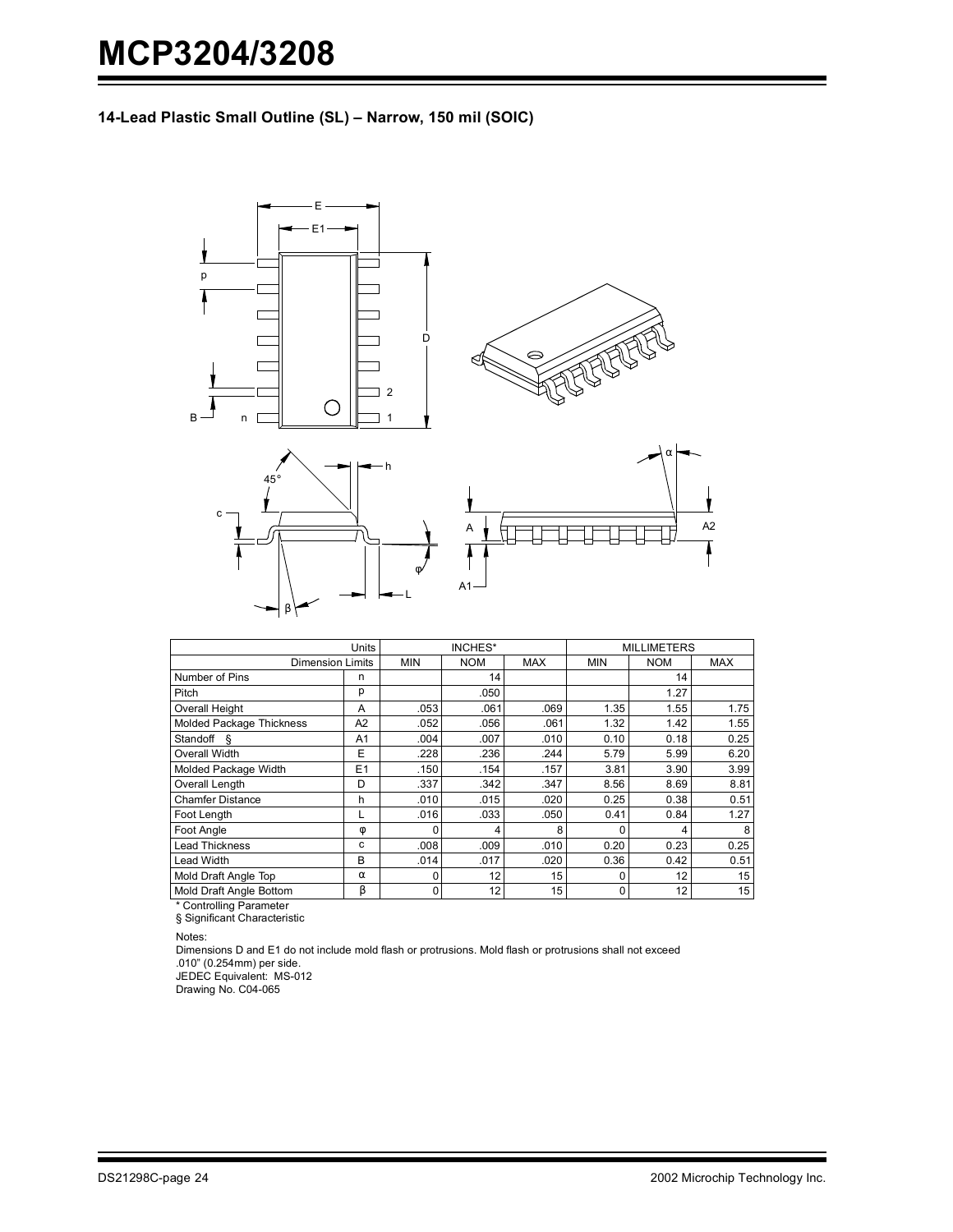



|                          | <b>Units</b>   |            | <b>INCHES</b> |            |            | MILLIMETERS* |            |
|--------------------------|----------------|------------|---------------|------------|------------|--------------|------------|
| <b>Dimension Limits</b>  |                | <b>MIN</b> | <b>NOM</b>    | <b>MAX</b> | <b>MIN</b> | <b>NOM</b>   | <b>MAX</b> |
| Number of Pins           | n              |            | 14            |            |            | 14           |            |
| Pitch                    | р              |            | .026          |            |            | 0.65         |            |
| <b>Overall Height</b>    | A              |            |               | .043       |            |              | 1.10       |
| Molded Package Thickness | A <sub>2</sub> | .033       | .035          | .037       | 0.85       | 0.90         | 0.95       |
| Standoff &               | A <sub>1</sub> | .002       | .004          | .006       | 0.05       | 0.10         | 0.15       |
| Overall Width            | E              | .246       | .251          | .256       | 6.25       | 6.38         | 6.50       |
| Molded Package Width     | E1             | .169       | .173          | .177       | 4.30       | 4.40         | 4.50       |
| Molded Package Length    | D              | .193       | .197          | .201       | 4.90       | 5.00         | 5.10       |
| Foot Length              |                | .020       | .024          | .028       | 0.50       | 0.60         | 0.70       |
| Foot Angle               | φ              |            | 4             | 8          |            | Λ            | 8          |
| <b>Lead Thickness</b>    | c              | .004       | .006          | .008       | 0.09       | 0.15         | 0.20       |
| Lead Width               | <b>B1</b>      | .007       | .010          | .012       | 0.19       | 0.25         | 0.30       |
| Mold Draft Angle Top     | $\alpha$       | 0          | 5             | 10         | 0          | 5            | 10         |
| Mold Draft Angle Bottom  | β              | 0          | 5             | 10         | 0          | 5            | 10         |

\* Controlling Parameter

§ Significant Characteristic

Notes:

Dimensions D and E1 do not include mold flash or protrusions. Mold flash or protrusions shall not exceed .005" (0.127mm) per side. JEDEC Equivalent: MO-153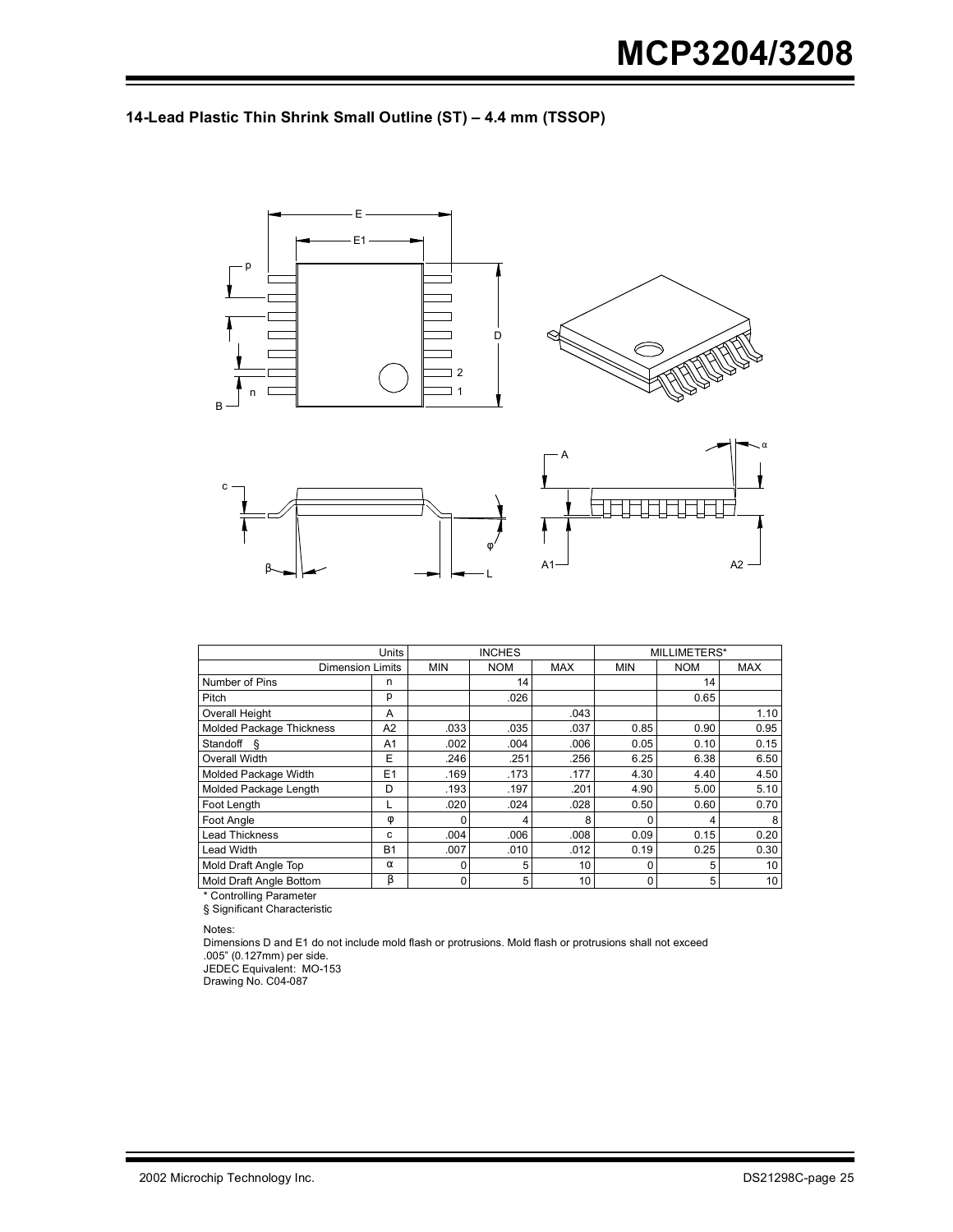**16-Lead Plastic Dual In-line (P) – 300 mil (PDIP)**



|                                 | <b>Units</b> |                | INCHES*         |            |            | <b>MILLIMETERS</b> |            |
|---------------------------------|--------------|----------------|-----------------|------------|------------|--------------------|------------|
| <b>Dimension Limits</b>         |              | <b>MIN</b>     | <b>NOM</b>      | <b>MAX</b> | <b>MIN</b> | <b>NOM</b>         | <b>MAX</b> |
| Number of Pins                  | n            |                | 16              |            |            | 16                 |            |
| Pitch                           | р            |                | .100            |            |            | 2.54               |            |
| Top to Seating Plane            | A            | .140           | .155            | .170       | 3.56       | 3.94               | 4.32       |
| Molded Package Thickness        | A2           | .115           | .130            | .145       | 2.92       | 3.30               | 3.68       |
| <b>Base to Seating Plane</b>    | A1           | .015           |                 |            | 0.38       |                    |            |
| Shoulder to Shoulder Width      | E            | .300           | .313            | .325       | 7.62       | 7.94               | 8.26       |
| Molded Package Width            | E1           | .240           | .250            | .260       | 6.10       | 6.35               | 6.60       |
| Overall Length                  | D            | .740           | .750            | .760       | 18.80      | 19.05              | 19.30      |
| Tip to Seating Plane            | L            | .125           | .130            | .135       | 3.18       | 3.30               | 3.43       |
| <b>Lead Thickness</b>           | c            | .008           | .012            | .015       | 0.20       | 0.29               | 0.38       |
| <b>Upper Lead Width</b>         | <b>B1</b>    | .045           | .058            | .070       | 1.14       | 1.46               | 1.78       |
| Lower Lead Width                | B            | .014           | .018            | .022       | .036       | 0.46               | 0.56       |
| <b>Overall Row Spacing</b><br>ş | eВ           | .310           | .370            | .430       | 7.87       | 9.40               | 10.92      |
| Mold Draft Angle Top            | $\alpha$     | 5              | 10              | 15         | 5          | 10                 | 15         |
| Mold Draft Angle Bottom         | β            | 5 <sup>1</sup> | 10 <sup>1</sup> | 15         | 5          | 10                 | 15         |

\* Controlling Parameter

§ Significant Characteristic

Notes:

Dimensions D and E1 do not include mold flash or protrusions. Mold flash or protrusions shall not exceed .010" (0.254mm) per side.

JEDEC Equivalent: MS-001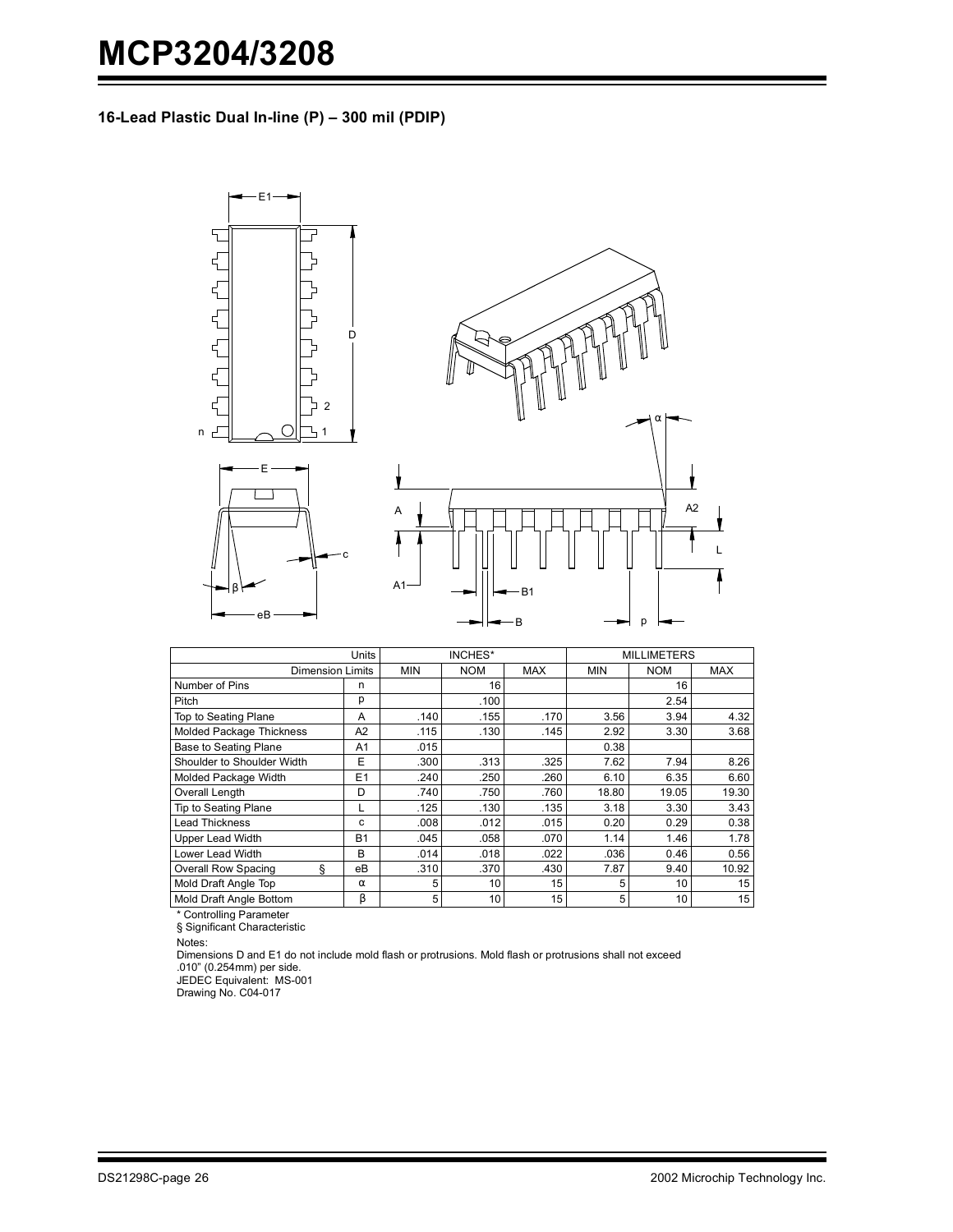### **16-Lead Plastic Small Outline (SL) – Narrow 150 mil (SOIC)**



|                          | Units          | INCHES*    |            |            | <b>MILLIMETERS</b> |            |            |
|--------------------------|----------------|------------|------------|------------|--------------------|------------|------------|
| <b>Dimension Limits</b>  |                | <b>MIN</b> | <b>NOM</b> | <b>MAX</b> | <b>MIN</b>         | <b>NOM</b> | <b>MAX</b> |
| Number of Pins           | n              |            | 16         |            |                    | 16         |            |
| Pitch                    | р              |            | .050       |            |                    | 1.27       |            |
| Overall Height           | A              | .053       | .061       | .069       | 1.35               | 1.55       | 1.75       |
| Molded Package Thickness | A2             | .052       | .057       | .061       | 1.32               | 1.44       | 1.55       |
| Standoff &               | A <sub>1</sub> | .004       | .007       | .010       | 0.10               | 0.18       | 0.25       |
| Overall Width            | E              | .228       | .237       | .244       | 5.79               | 6.02       | 6.20       |
| Molded Package Width     | E1             | .150       | .154       | .157       | 3.81               | 3.90       | 3.99       |
| Overall Length           | D              | .386       | .390       | .394       | 9.80               | 9.91       | 10.01      |
| <b>Chamfer Distance</b>  | h              | .010       | .015       | .020       | 0.25               | 0.38       | 0.51       |
| Foot Lenath              | L              | .016       | .033       | .050       | 0.41               | 0.84       | 1.27       |
| Foot Angle               | φ              | 0          | 4          | 8          | 0                  | 4          | 8          |
| Lead Thickness           | c              | .008       | .009       | .010       | 0.20               | 0.23       | 0.25       |
| Lead Width               | B              | .013       | .017       | .020       | 0.33               | 0.42       | 0.51       |
| Mold Draft Angle Top     | $\alpha$       | 0          | 12         | 15         | 0                  | 12         | 15         |
| Mold Draft Angle Bottom  | β              | 0          | 12         | 15         | 0                  | 12         | 15         |

\* Controlling Parameter § Significant Characteristic

Notes:

Dimensions D and E1 do not include mold flash or protrusions. Mold flash or protrusions shall not exceed .010" (0.254mm) per side.

JEDEC Equivalent: MS-012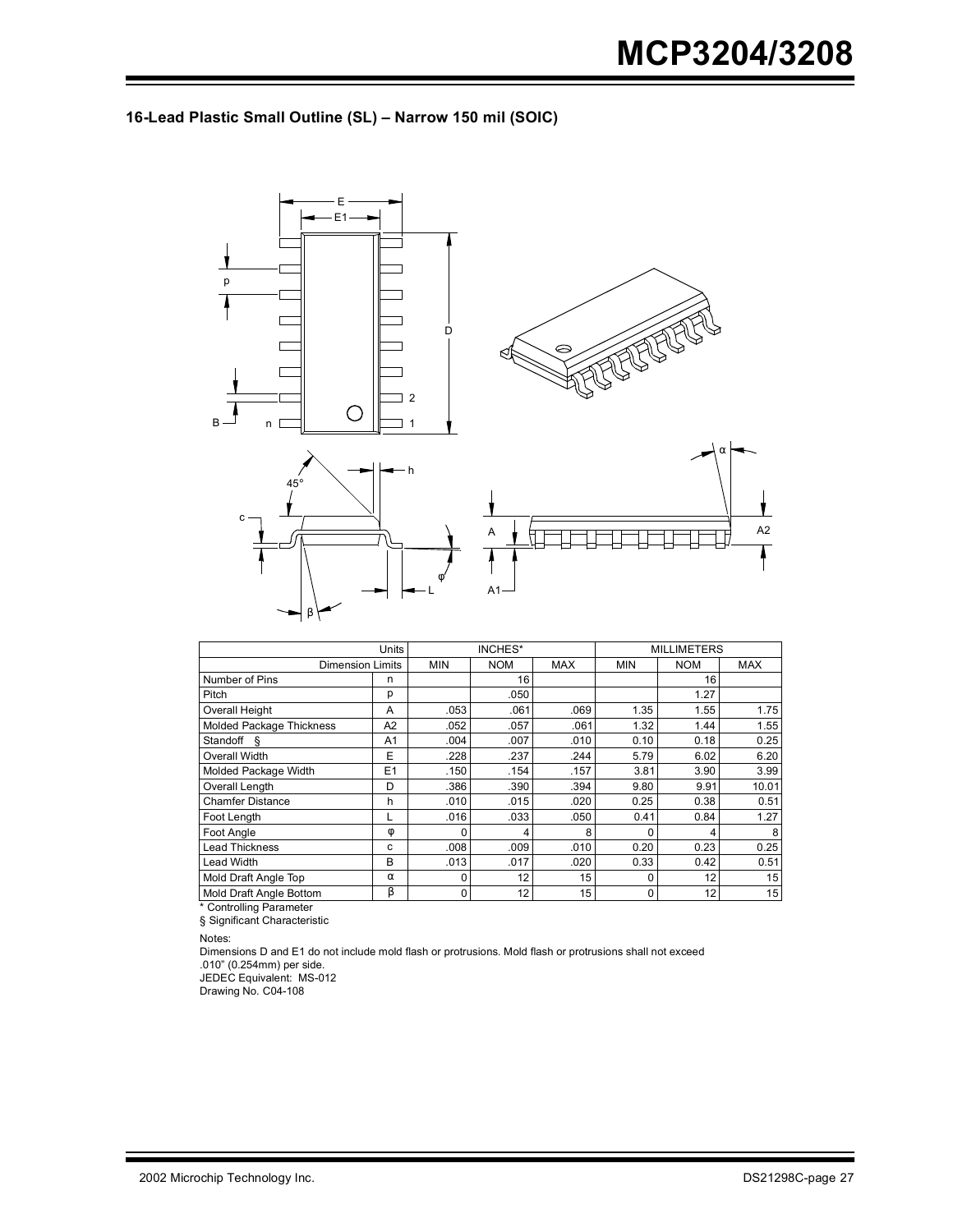**NOTES:**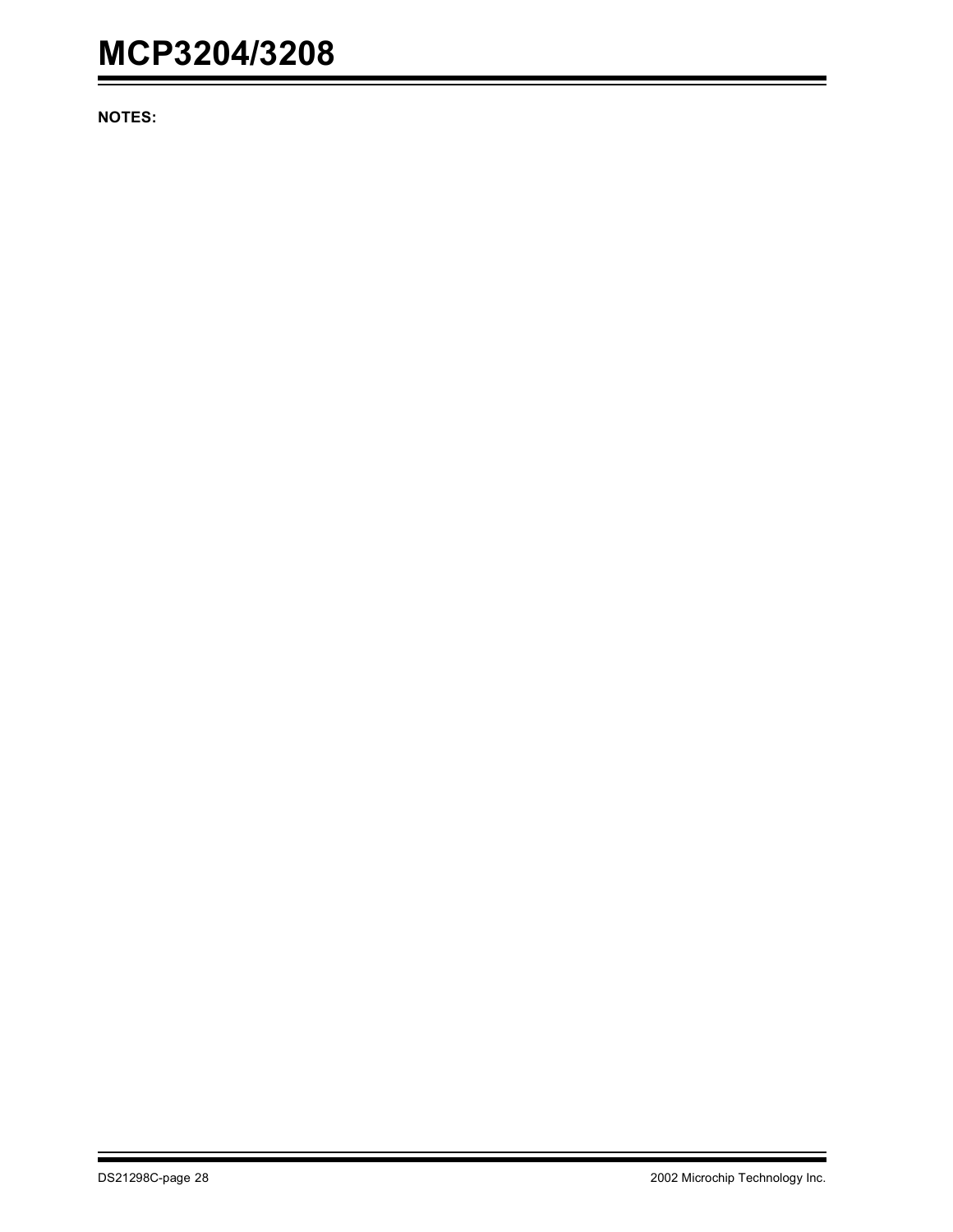### **ON-LINE SUPPORT**

Microchip provides on-line support on the Microchip World Wide Web site.

The web site is used by Microchip as a means to make files and information easily available to customers. To view the site, the user must have access to the Internet and a web browser, such as Netscape<sup>®</sup> or Microsoft<sup>®</sup> Internet Explorer. Files are also available for FTP download from our FTP site.

#### **Connecting to the Microchip Internet Web Site**

The Microchip web site is available at the following URL:

#### **www.microchip.com**

The file transfer site is available by using an FTP service to connect to:

#### **ftp://ftp.microchip.com**

The web site and file transfer site provide a variety of services. Users may download files for the latest Development Tools, Data Sheets, Application Notes, User's Guides, Articles and Sample Programs. A variety of Microchip specific business information is also available, including listings of Microchip sales offices, distributors and factory representatives. Other data available for consideration is:

- Latest Microchip Press Releases
- Technical Support Section with Frequently Asked **Questions**
- Design Tips
- Device Errata
- Job Postings
- Microchip Consultant Program Member Listing
- Links to other useful web sites related to Microchip Products
- Conferences for products, Development Systems, technical information and more
- Listing of seminars and events

### **SYSTEMS INFORMATION AND UPGRADE HOT LINE**

The Systems Information and Upgrade Line provides system users a listing of the latest versions of all of Microchip's development systems software products. Plus, this line provides information on how customers can receive the most current upgrade kits.The Hot Line Numbers are:

1-800-755-2345 for U.S. and most of Canada, and

1-480-792-7302 for the rest of the world.

092002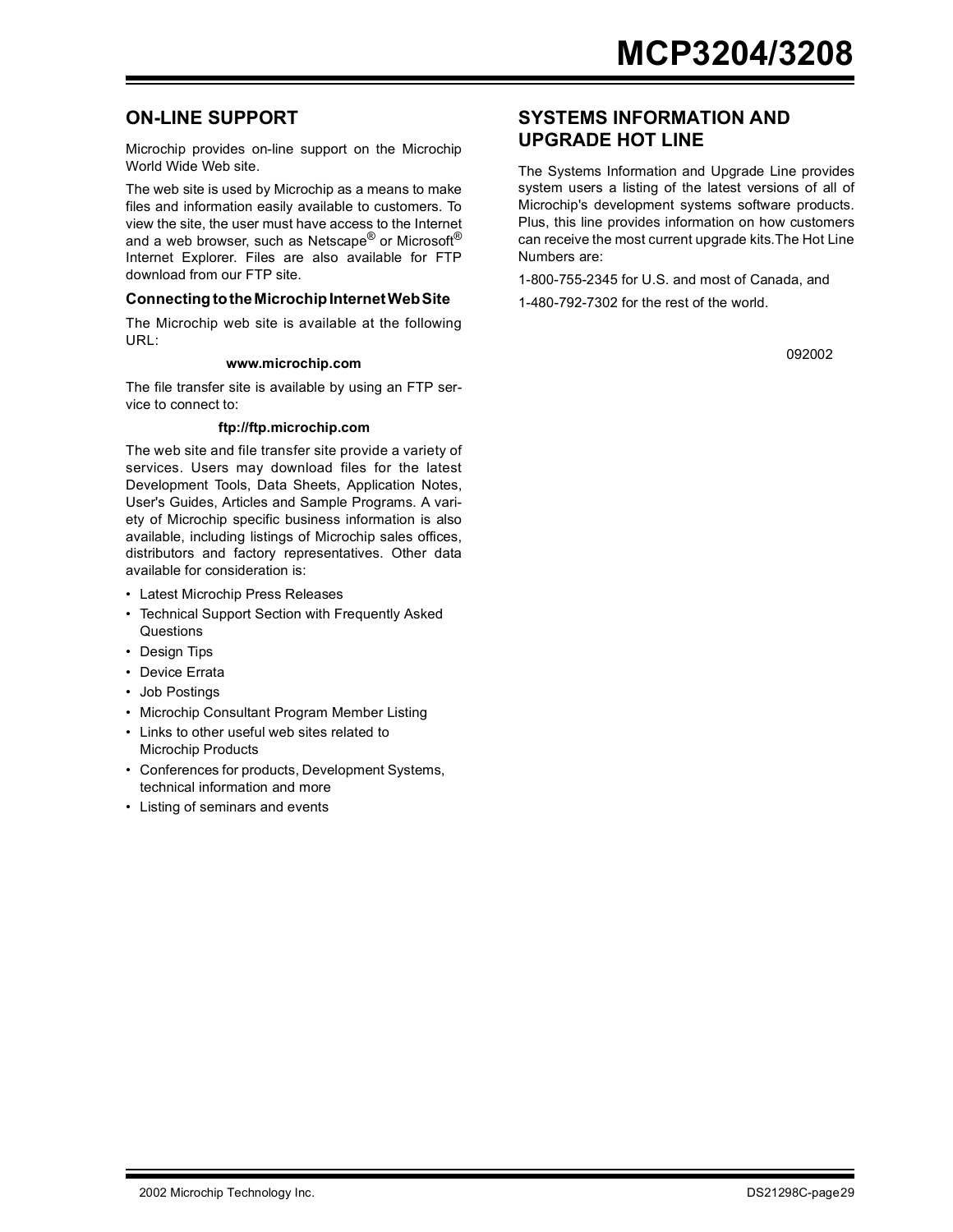## **READER RESPONSE**

It is our intention to provide you with the best documentation possible to ensure successful use of your Microchip product. If you wish to provide your comments on organization, clarity, subject matter, and ways in which our documentation can better serve you, please FAX your comments to the Technical Publications Manager at (480) 792-4150.

Please list the following information, and use this outline to provide us with your comments about this document.

| To: | <b>Technical Publications Manager</b>                                         | Total Pages Sent ________                                                                   |  |  |  |  |  |  |
|-----|-------------------------------------------------------------------------------|---------------------------------------------------------------------------------------------|--|--|--|--|--|--|
| RE: | Reader Response                                                               |                                                                                             |  |  |  |  |  |  |
|     |                                                                               |                                                                                             |  |  |  |  |  |  |
|     | Company <u>example and the company</u>                                        |                                                                                             |  |  |  |  |  |  |
|     |                                                                               |                                                                                             |  |  |  |  |  |  |
|     |                                                                               |                                                                                             |  |  |  |  |  |  |
|     |                                                                               | $FAX: (\$                                                                                   |  |  |  |  |  |  |
|     | Application (optional):                                                       |                                                                                             |  |  |  |  |  |  |
|     | Would you like a reply? Y N                                                   |                                                                                             |  |  |  |  |  |  |
|     | Device: MCP3204/3208                                                          | Literature Number: DS21298C                                                                 |  |  |  |  |  |  |
|     | Questions:                                                                    |                                                                                             |  |  |  |  |  |  |
|     | 1. What are the best features of this document?                               |                                                                                             |  |  |  |  |  |  |
|     |                                                                               |                                                                                             |  |  |  |  |  |  |
|     |                                                                               |                                                                                             |  |  |  |  |  |  |
|     |                                                                               | 2. How does this document meet your hardware and software development needs?                |  |  |  |  |  |  |
|     |                                                                               |                                                                                             |  |  |  |  |  |  |
|     |                                                                               |                                                                                             |  |  |  |  |  |  |
|     | 3. Do you find the organization of this document easy to follow? If not, why? |                                                                                             |  |  |  |  |  |  |
|     |                                                                               |                                                                                             |  |  |  |  |  |  |
|     |                                                                               |                                                                                             |  |  |  |  |  |  |
|     |                                                                               | 4. What additions to the document do you think would enhance the structure and subject?     |  |  |  |  |  |  |
|     |                                                                               |                                                                                             |  |  |  |  |  |  |
|     |                                                                               | 5. What deletions from the document could be made without affecting the overall usefulness? |  |  |  |  |  |  |
|     |                                                                               |                                                                                             |  |  |  |  |  |  |
|     |                                                                               |                                                                                             |  |  |  |  |  |  |
| 6.  | Is there any incorrect or misleading information (what and where)?            |                                                                                             |  |  |  |  |  |  |
|     |                                                                               |                                                                                             |  |  |  |  |  |  |
|     |                                                                               |                                                                                             |  |  |  |  |  |  |
| 7.  | How would you improve this document?                                          |                                                                                             |  |  |  |  |  |  |
|     |                                                                               |                                                                                             |  |  |  |  |  |  |
|     |                                                                               |                                                                                             |  |  |  |  |  |  |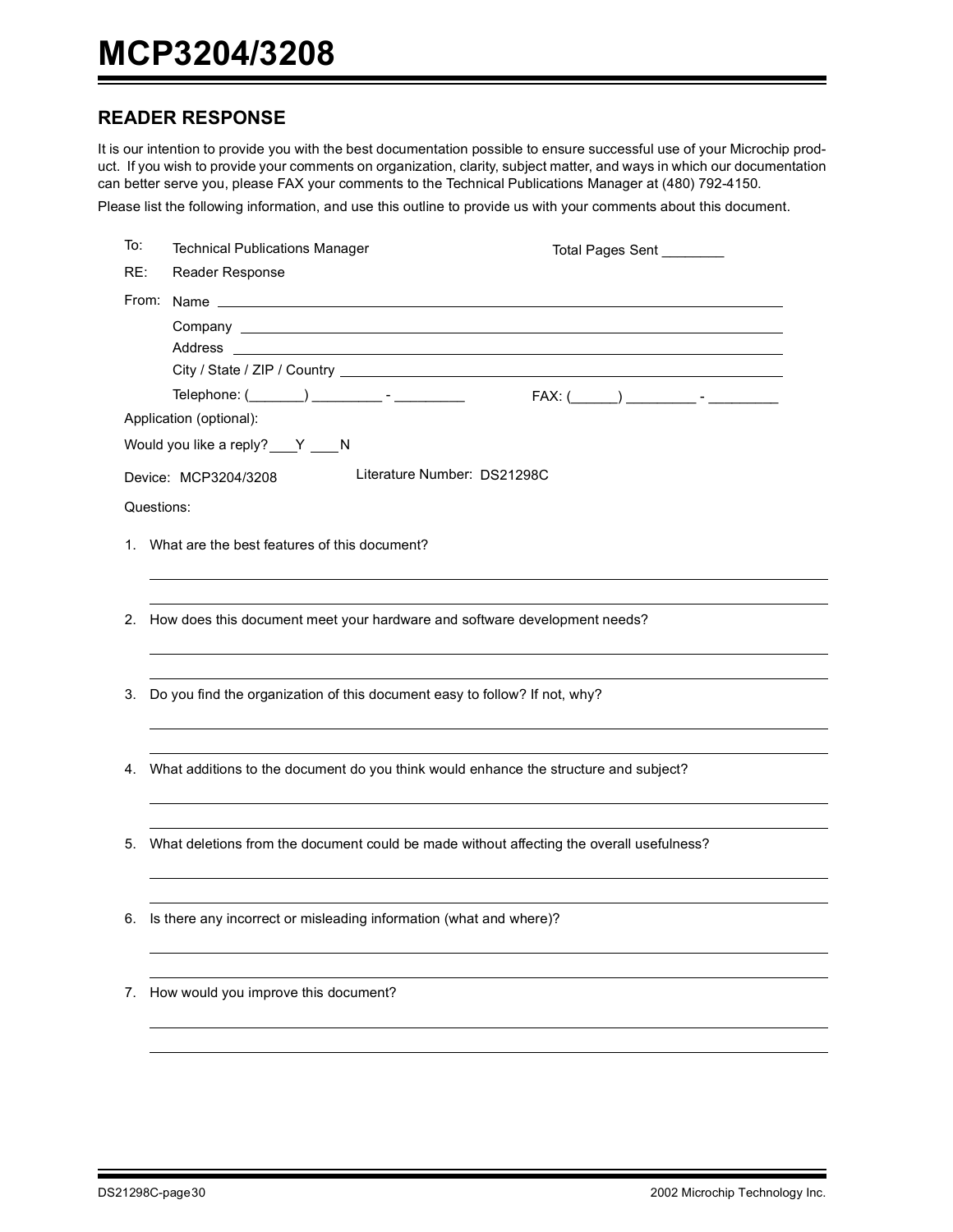## **PRODUCT IDENTIFICATION SYSTEM**

To order or obtain information, e.g., on pricing or delivery, refer to the factory or the listed sales office.

| PART NO.<br><b>Device</b>      | <u>х</u><br>/XX<br>Temperature<br>Grade<br>Package<br>Range                                                                                                                                                                                       | Examples:<br>MCP3204-BI/P: ±1 LSB INL, Industrial Tem-<br>a)<br>perature, PDIP package.<br>b)<br>MCP3204-BI/SL: ±1 LSB INL, Industrial                                                                                              |
|--------------------------------|---------------------------------------------------------------------------------------------------------------------------------------------------------------------------------------------------------------------------------------------------|-------------------------------------------------------------------------------------------------------------------------------------------------------------------------------------------------------------------------------------|
| Device:                        | 4-Channel 12-Bit Serial A/D Converter<br>MCP3204:<br>MCP3204T: 4-Channel 12-Bit Serial A/D Converter<br>(Tape and Reel)<br>8-Channel 12-Bit Serial A/D Converter<br>MCP3208<br>MCP3208T: 8-Channel 12-Bit Serial A/D Converter<br>(Tape and Reel) | Temperature, SOIC package.<br>MCP3204-CI/ST: ±2 LSB INL, Industrial<br>C)<br>Temperature, TSSOP package.<br>MCP3208-BI/P: ±1 LSB INL, Industrial<br>a)<br>Temperature, PDIP package.<br>b)<br>MCP3208-BI/SL: ±1 LSB INL, Industrial |
| Grade:                         | $=$ $\pm$ 1 LSB INL<br>B<br>C.<br>$=$ $\pm 2$ LSB INL                                                                                                                                                                                             | Temperature, SOIC package.<br>MCP3208-CI/ST: ±2 LSB INL, Industrial<br>C)<br>Temperature, TSSOP package.                                                                                                                            |
| Temperature Range:<br>Package: | $= -40^{\circ}$ C to +85 $^{\circ}$ C<br>P.<br>$=$ Plastic DIP (300 mil Body), 14-lead, 16-lead<br>= Plastic SOIC (150 mil Body), 14-lead, 16-lead<br>SL<br>= Plastic TSSOP (4.4mm), 14-lead<br>ST                                                |                                                                                                                                                                                                                                     |

#### **Sales and Support**

#### **Data Sheets**

Products supported by a preliminary Data Sheet may have an errata sheet describing minor operational differences and recommended workarounds. To determine if an errata sheet exists for a particular device, please contact one of the following:

1. Your local Microchip sales office<br>2. The Microchip Corporate Literatu

- 2. The Microchip Corporate Literature Center U.S. FAX: (480) 792-7277
- 3. The Microchip Worldwide Site (www.microchip.com)

Please specify which device, revision of silicon and Data Sheet (include Literature #) you are using.

#### **New Customer Notification System**

Register on our web site (www.microchip.com/cn) to receive the most current information on our products.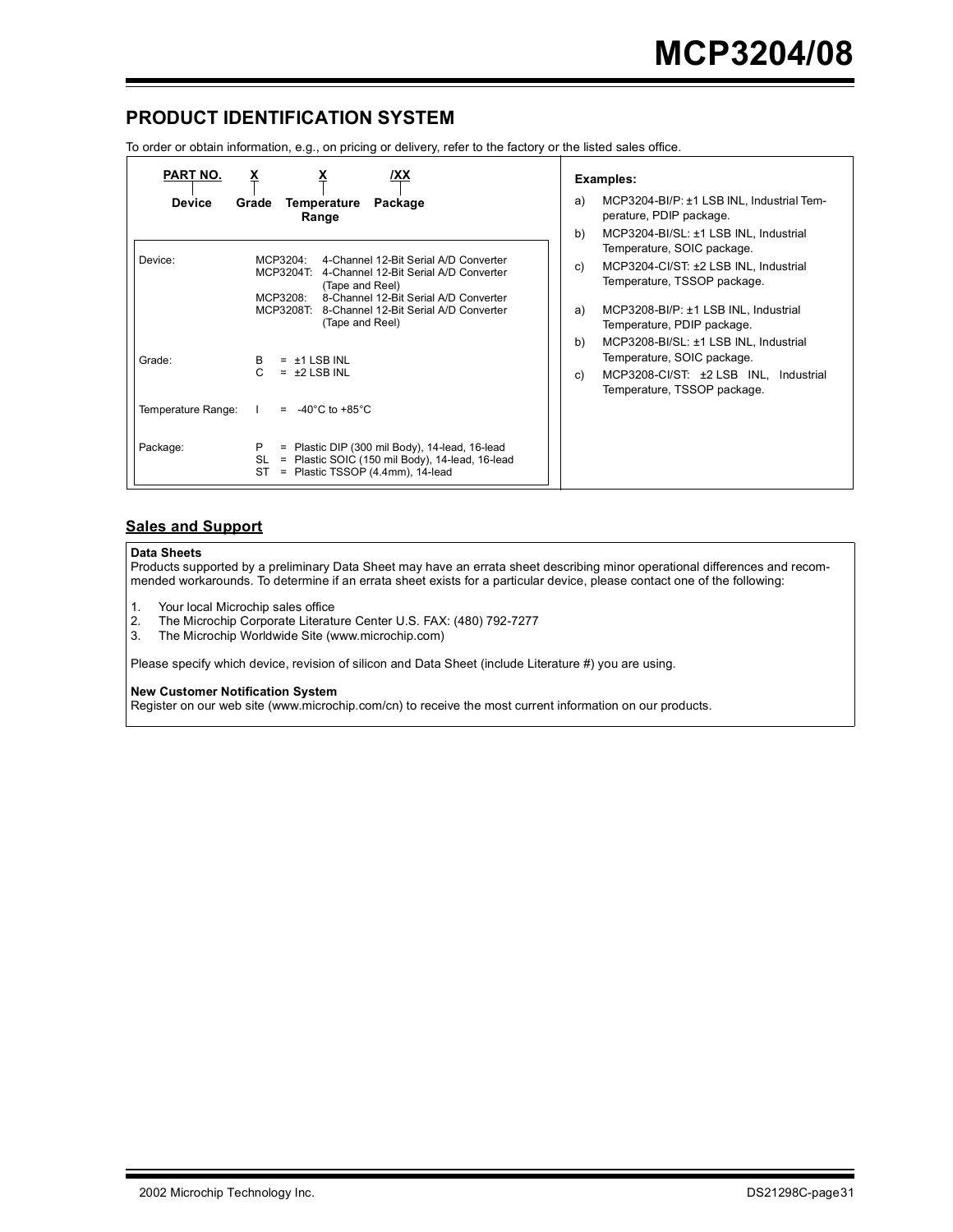**NOTES:**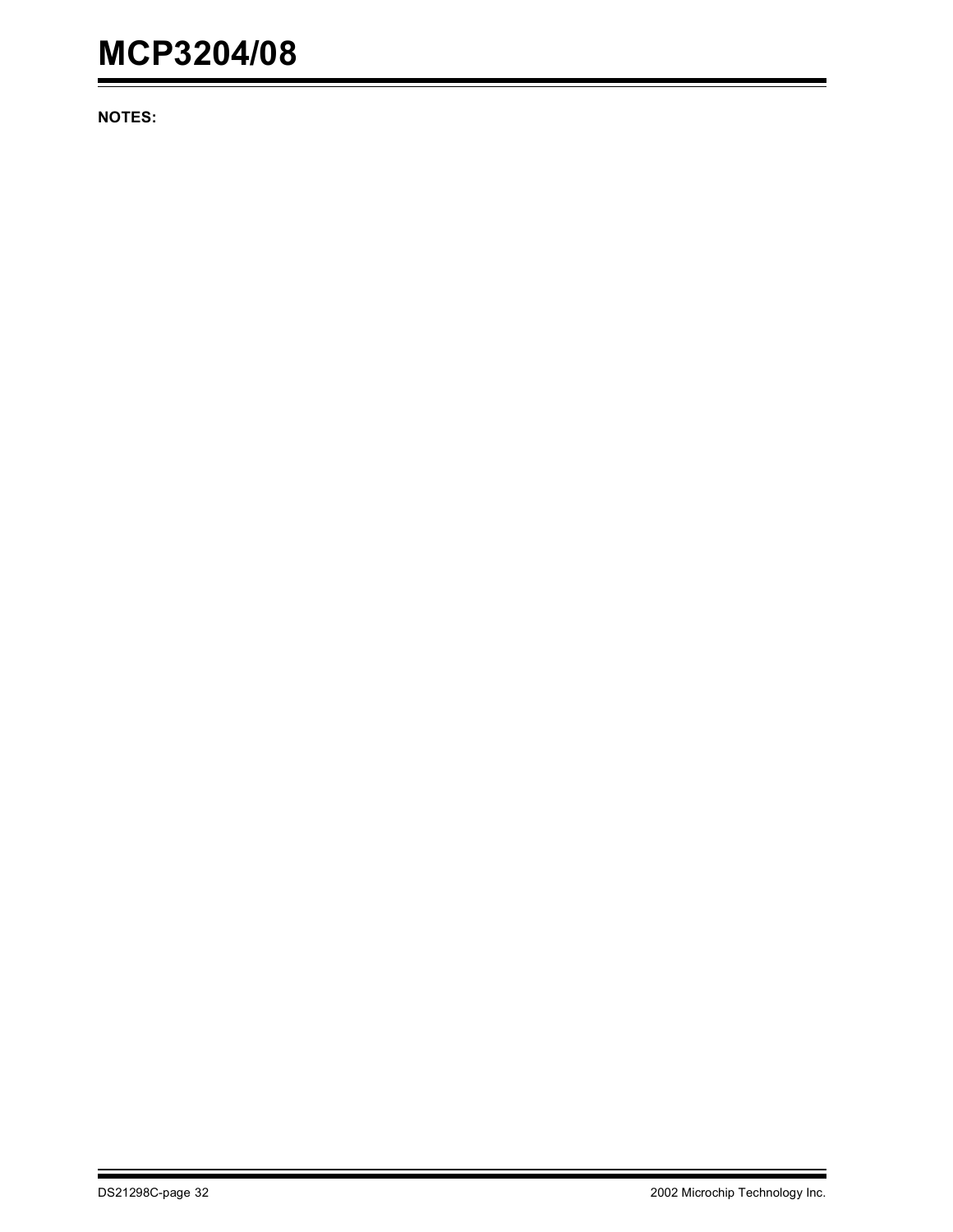Information contained in this publication regarding device applications and the like is intended through suggestion only and may be superseded by updates. It is your responsibility to ensure that your application meets with your specifications. No representation or warranty is given and no liability is assumed by Microchip Technology Incorporated with respect to the accuracy or use of such information, or infringement of patents or other intellectual property rights arising from such use or otherwise. Use of Microchip's products as critical components in life support systems is not authorized except with express written approval by Microchip. No licenses are conveyed, implicitly or otherwise, under any intellectual property rights.

#### **Trademarks**

The Microchip name and logo, the Microchip logo, KEELOQ, MPLAB, PIC, PICmicro, PICSTART and PRO MATE are registered trademarks of Microchip Technology Incorporated in the U.S.A. and other countries.

FilterLab, microID, MXDEV, MXLAB, PICMASTER, SEEVAL and The Embedded Control Solutions Company are registered trademarks of Microchip Technology Incorporated in the U.S.A.

dsPIC, dsPICDEM.net, ECONOMONITOR, FanSense, FlexROM, fuzzyLAB, In-Circuit Serial Programming, ICSP, ICEPIC, microPort, Migratable Memory, MPASM, MPLIB, MPLINK, MPSIM, PICC, PICDEM, PICDEM.net, rfPIC, Select Mode and Total Endurance are trademarks of Microchip Technology Incorporated in the U.S.A. and other countries.

Serialized Quick Turn Programming (SQTP) is a service mark of Microchip Technology Incorporated in the U.S.A.

All other trademarks mentioned herein are property of their respective companies.

© 2002, Microchip Technology Incorporated, Printed in the U.S.A., All Rights Reserved.





*Microchip received QS-9000 quality system certification for its worldwide headquarters, design and wafer fabrication facilities in Chandler and Tempe, Arizona in July 1999 and Mountain View, California in March 2002. The Company's quality system processes and procedures are QS-9000 compliant for its PICmicro® 8-bit MCUs, KEELOQ® code hopping devices, Serial EEPROMs, microperipherals, non-volatile memory and analog products. In addition, Microchip's quality system for the design and manufacture of development systems is ISO 9001 certified.*